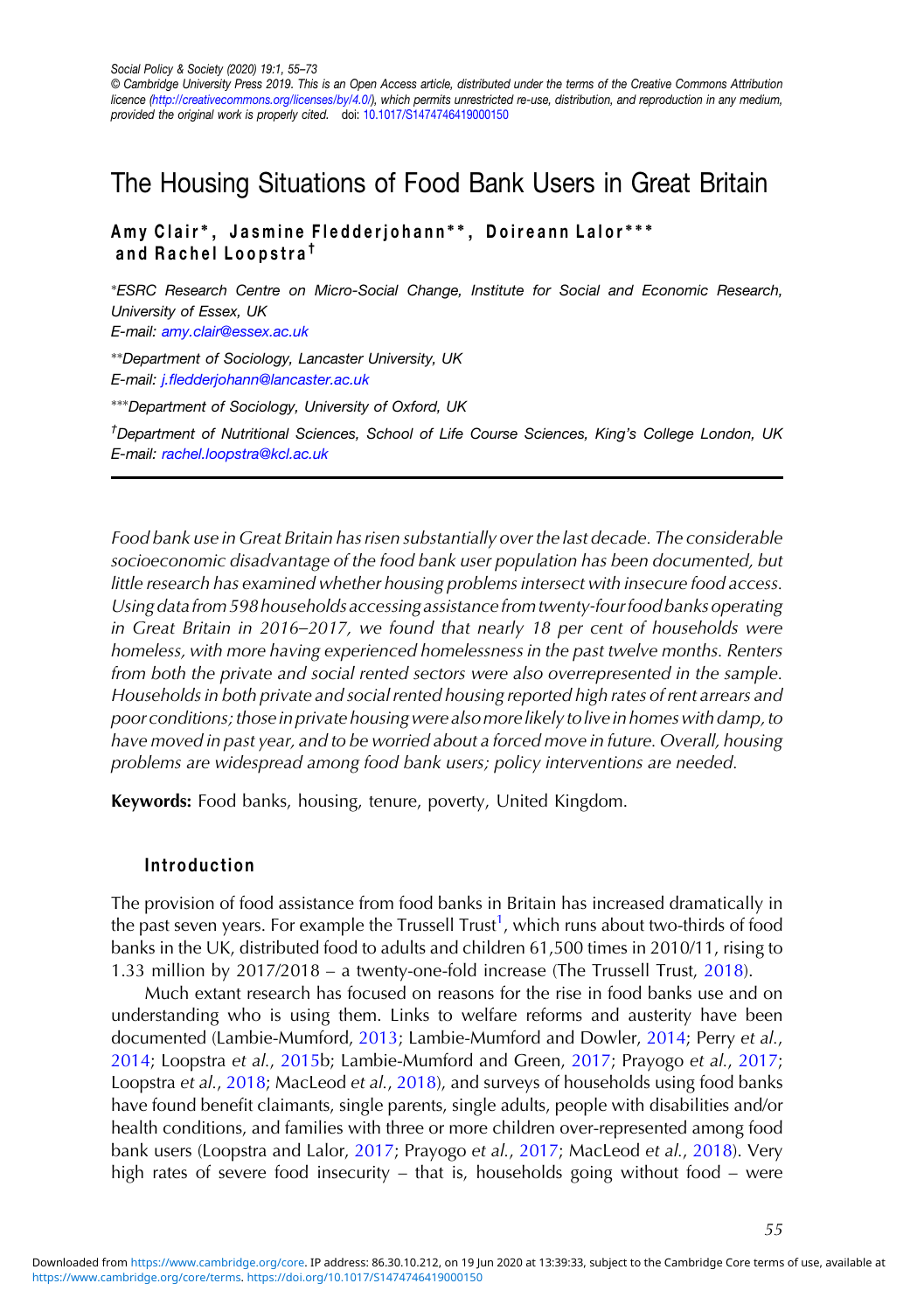documented in this work. Ethnographic research has also explored feelings of stigma among people using food banks, as well as the relationship between food insecurity and health (Garthwaite et al., [2015;](#page-16-0) Garthwaite, [2016\)](#page-16-0).

While this literature points to an urgent need to address the high level of severe food insecurity observed in this population, there has been less attention on understanding other forms of material deprivation that may be experienced alongside food insecurity – particularly poor housing conditions and housing insecurity. These phenomena are of interest because, alongside long-term changes that have reduced the availability of affordable housing in the UK, recent welfare reforms have also reduced housing subsidies and arguably made rental housing more tenuous. Thus, housing problems may accompany or potentially even drive the food insecurity observed among households using food banks.

## Background

## The housing context

Social housing has historically played an important role in the alleviation of poverty in Great Britain. The provision of high quality, affordable social housing has been argued to break the link between low income and poverty (Bradshaw et al., [2008\)](#page-15-0). However, the availability of social housing has decreased significantly in recent decades, due in large part to sales through Right to Buy, as well as building restrictions placed on Local Authorities and reduced social housing grants. The sector now houses under one fifth of households, down from one third in 1981 (MHCLG, [2018](#page-17-0)), making it the smallest of the main tenures (owner occupation (outright and mortgaged), social rent and private rent) in Britain (Department for Communities and Local Government, [2017b](#page-16-0)). This residualisation of social housing means that only those perceived to be most in need, and who meet other requirements, are able to access it (Pearce and Vine, [2014\)](#page-18-0).

Reductions in social housing have occurred alongside government support for increasing home ownership; indeed, Right to Buy was one of the main vehicles for increasing the ownership rate (Gurney, [1999;](#page-16-0) Office of the Deputy Prime Minister, [2006](#page-17-0); Ronald, [2008;](#page-18-0) Watson and Webb, [2009;](#page-18-0) Jones, [2010](#page-17-0); Searle and Köppe, [2014](#page-18-0)). This push for a home-owning society reflects a move towards 'asset-based welfare', where wealth accumulation through home ownership is encouraged so that this asset can be used to smooth out periods of financial difficulty, particularly old age, instead of more traditional, state-provided financial support such as social security benefits (Lowe et al., [2012](#page-17-0); Searle and Köppe, [2014](#page-18-0)).

However, evidence suggests that the poorest owners who are most in need of financial support rarely have any housing wealth to access (Searle and Köppe, [2014](#page-18-0)) and access to home ownership has become increasingly challenging as prices and the size of deposits required have increased (Clarke et al., [2017](#page-15-0)). The inaccessibility of ownership, alongside the reduction in availability of social housing, has contributed to concerns about a growing housing crisis in Britain (Shelter, [2016](#page-18-0)). Those unable to obtain accommodation in the social rented sector or through ownership generally have to live in the private rented sector, which in 2016 was home to nearly 20 per cent of households compared to less than 9 per cent in 1991 (Department for Communities and Local Government, [2017b](#page-16-0)).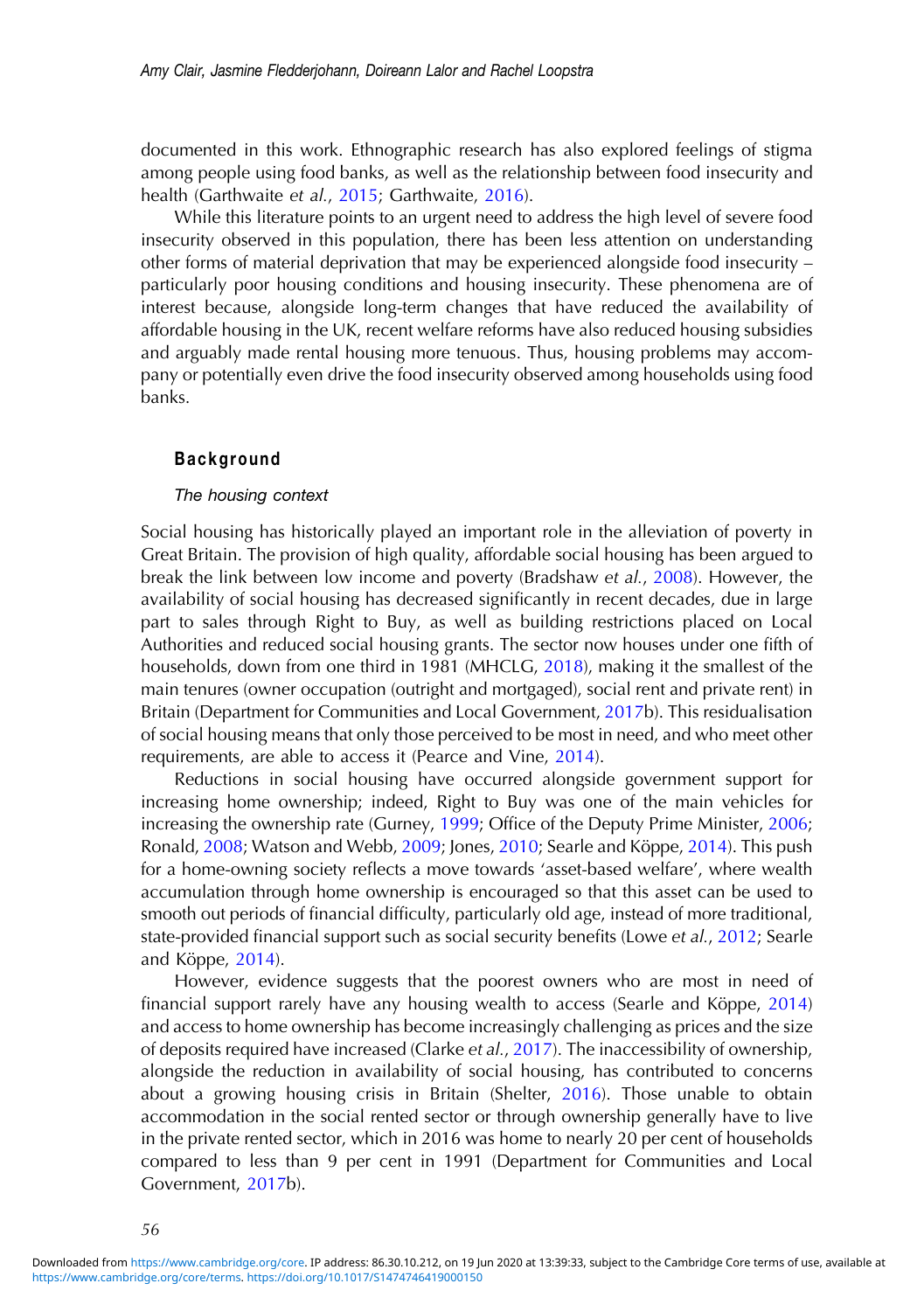The private rented sector provides, on average, the most expensive, lowest quality and least secure accommodation of any of the main tenures (Shelter, [2014](#page-18-0); Clarke et al., [2017](#page-15-0); Department for Communities and Local Government, [2017](#page-16-0)a). Lower quality of housing in the private rented sector also leads to higher housing-related costs, such as heating, for many tenants (Citizens Advice, [2016\)](#page-15-0). Private rented housing is also less secure due to the shorter tenancies and potential for 'no-fault' (Section 21) eviction<sup>2</sup>, which has been linked with the historically high levels of eviction from the private rented sector (Clarke et al., [2017](#page-15-0)). This insecurity can result in more home moves and large amounts of money spent on deposits and letting agent fees, as well as on the costs of moving (Clarke et al., [2017;](#page-15-0) Parker and Isaksen, [2017](#page-18-0)).

High rents in the private rented sector mean that renters increasingly rely on housing benefit to meet their housing costs (National Housing Federation, [2016\)](#page-17-0). But recent austerity and welfare reform policies pursued by successive Conservative-led coalition and Conservative governments have reduced housing support for low-income renters (Clarke et al., [2017](#page-15-0)). Specifically, in 2011, the Local Housing Allowance, which determines the amount of housing benefit that can be received by private renters, was reduced from the median rent in an area to the thirtieth percentile (Wilson et al., [2016\)](#page-18-0). resulting in average losses of over £1,000 per year for households (Reeves et al., [2016\)](#page-18-0).

In addition, a national cap on the maximum allowable housing benefit for private renters, based on the size of the household, was instituted in 2011, alongside an overall cap on income from benefits, which has particularly affected housing benefit payments (Department for Work and Pensions, [2018](#page-16-0)). Changes were also made to how housing benefit would be uprated, meaning that rents have been increasing faster than housing benefit for a number of years. A recent estimate found that housing benefit now covers the entire rent for just 10 per cent of low-income private renters (Joyce et al., [2017\)](#page-17-0). For younger tenants, an additional change saw the Shared Accommodation Rate age extended, meaning that renters must now be thirty-five years-old before they are entitled to claim housing benefit for a home of their own (Wilson et al., [2016\)](#page-18-0). These changes in welfare benefit entitlements, alongside the absorption of Housing Benefit into Universal Credit (which typically sees the housing benefit component paid to tenants, rather than directly to landlords; Wilson et al., [2016\)](#page-18-0), have made private landlords less likely to let properties to households in receipt of benefits (Adcock and Wilson, [2016\)](#page-15-0) and have been linked to increased rent arrears among benefit claimants (National Housing Federation, [2018](#page-17-0)). For social renters, perhaps the most notable change to housing support was the introduction of the 'bedroom tax', which financially penalises social renters in receipt of housing benefit who are deemed to be 'under-occupying' their home (Wilson et al., [2016\)](#page-18-0).

Evidence on the consequences of changes in housing provision and support in Britain is starting to emerge. The number of households living in temporary accommodation due to housing difficulties has increased by 60 per cent since 2011, and the number of rough sleepers is estimated to have increased by 134 per cent between 2010 and 2016 (National Audit Office, [2017](#page-17-0)). The ending of Assured Shorthold Tenancies (ASTs, the most common form of tenancy in the private rented sector) has been identified as one of the main causes for rising statutory homelessness acceptances (Fitzpatrick et al., [2015;](#page-16-0) Clarke et al., [2017\)](#page-15-0), with cases rising threefold since 2010/11 (National Audit Office, [2017](#page-17-0)). Local authority spending changes for housing and social security entitlements have also been linked to rises in statutory homelessness (Loopstra et al., [2015a](#page-17-0)).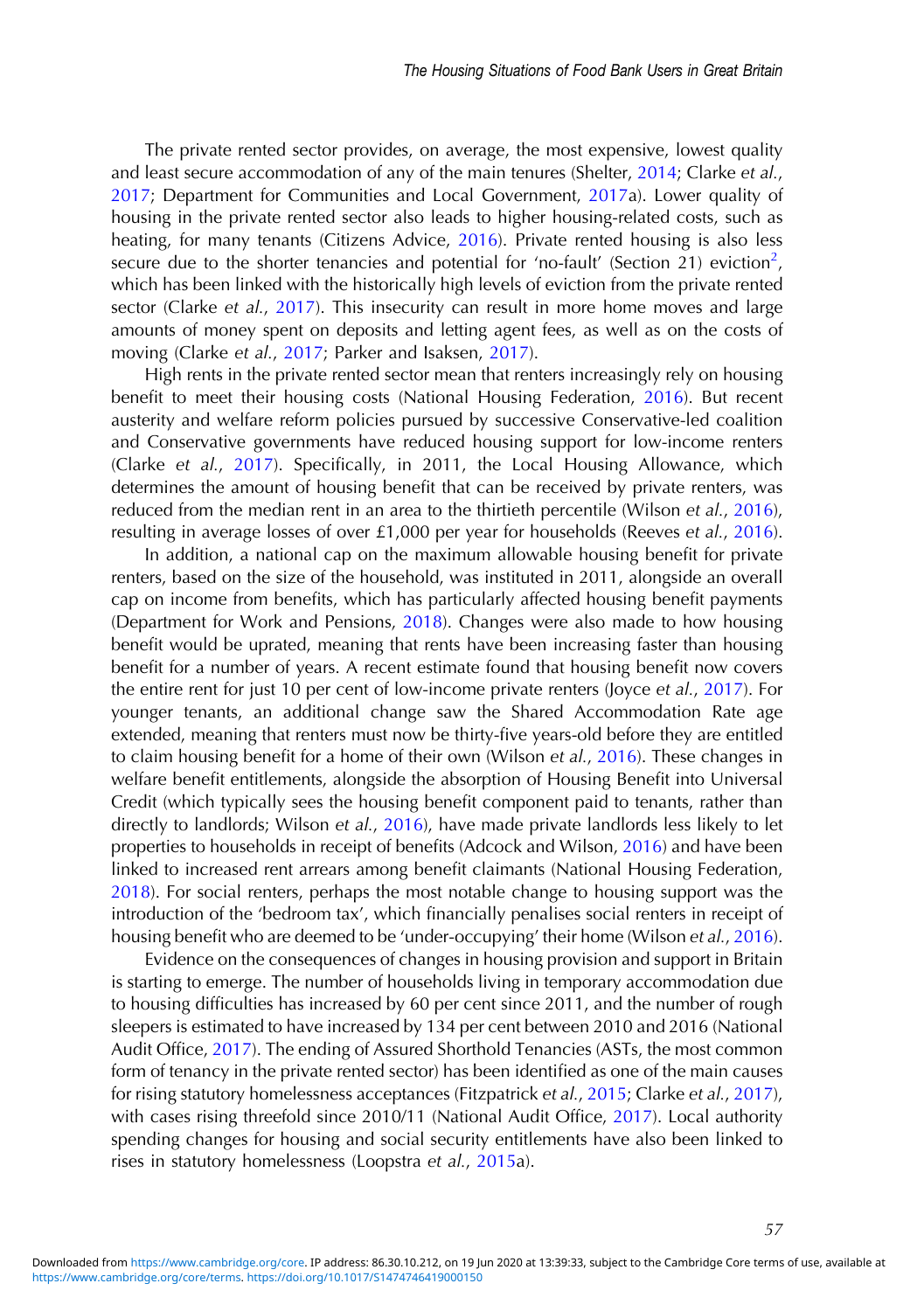## Housing difficulties and food insecurity

There is growing concern that the increasingly challenging housing market has contributed to rising household food insecurity – that is, inadequate or insecure access to food due to financial constraints (Tarasuk et al.,  $2016$ ) – in Britain. The rapid rise of food bank use suggests that it has become harder for low-income households to afford enough food over the past eight years (The Trussell Trust, [2017\)](#page-18-0). Food banks predominantly serve people who are deeply impoverished, severely food insecure, and unable to afford many types of basic necessities (Loopstra and Tarasuk, [2012](#page-17-0); Loopstra and Lalor, [2017](#page-17-0)). The trend of rising food bank use has matched trends in rising housing costs, rates of eviction, and homelessness. Anecdotally, stories from food bank providers and clients have suggested that unaffordable rent is one reason why people are receiving emergency food assistance, as they are unable to afford sufficient amounts of food after paying their rents (Forsey, [2014\)](#page-16-0). A recent survey found that 20 per cent of low-income private renters had cut back on food in the past twelve months in order to meet rental payments (Shelter, [2017\)](#page-18-0).

Research from other high-income countries indicates unaffordable housing is a risk factor for food insecurity. Among low-income households in Toronto, Canada, unaffordable housing, defined as spending more than 30 per cent of income on rent, was associated with higher levels of food insecurity (Kirkpatrick and Tarasuk, [2011](#page-17-0)). Other research conducted in the United States found that a \$500 USD increase in yearly rental costs was associated with almost a three percentage point increase in food insecurity over 2001 to 2003 (Fletcher et al., [2009](#page-16-0)). Similarly, higher area-level shelter costs across Canadian metropolitan areas were associated with higher rates of food insecurity, independent of household-level characteristics (Sriram and Tarasuk, [2016\)](#page-18-0).

Other research has focused on the joint strains of housing and food insecurity among low-income households. Households experiencing housing insecurity are more likely to experience food insecurity (Kushel et al., [2006](#page-17-0); Cutts et al., [2011\)](#page-16-0). In studies from the U.S. and Canada, food insecurity is associated with housing arrears and living in poor quality and crowded accommodation (Cutts et al., [2011;](#page-16-0) Kirkpatrick and Tarasuk, [2011\)](#page-17-0). However, food insecurity and indicators of housing insecurity are not collinear (Heflin, [2006](#page-16-0)) and policies, such as social housing and housing benefits, may intervene to protect low-income households from experiencing the stress of housing insecurity and unaffordable rent, even though affording sufficient food may still be a struggle.

To our knowledge, there have been no studies that have explored how prevalent problems of housing insecurity and poor housing conditions are among people using food banks across Britain. Documenting this relationship is important for understanding the multiple forms of deprivation people using food banks may experience, and how the current housing market and housing assistance may help or hinder them (Clarke et al., [2017\)](#page-15-0).

# Data and methods

#### Data

Our data were collected as part of a nationwide survey of food bank users. These data uniquely include a validated measure of household food insecurity (the widely-used USDA ten-item Adult Food Security Module (FSM) (United States Department of Agriculture, [2017](#page-18-0))), detailed data on housing problems and housing circumstances, and food bank use in a single data source. Participating food banks were randomly sampled from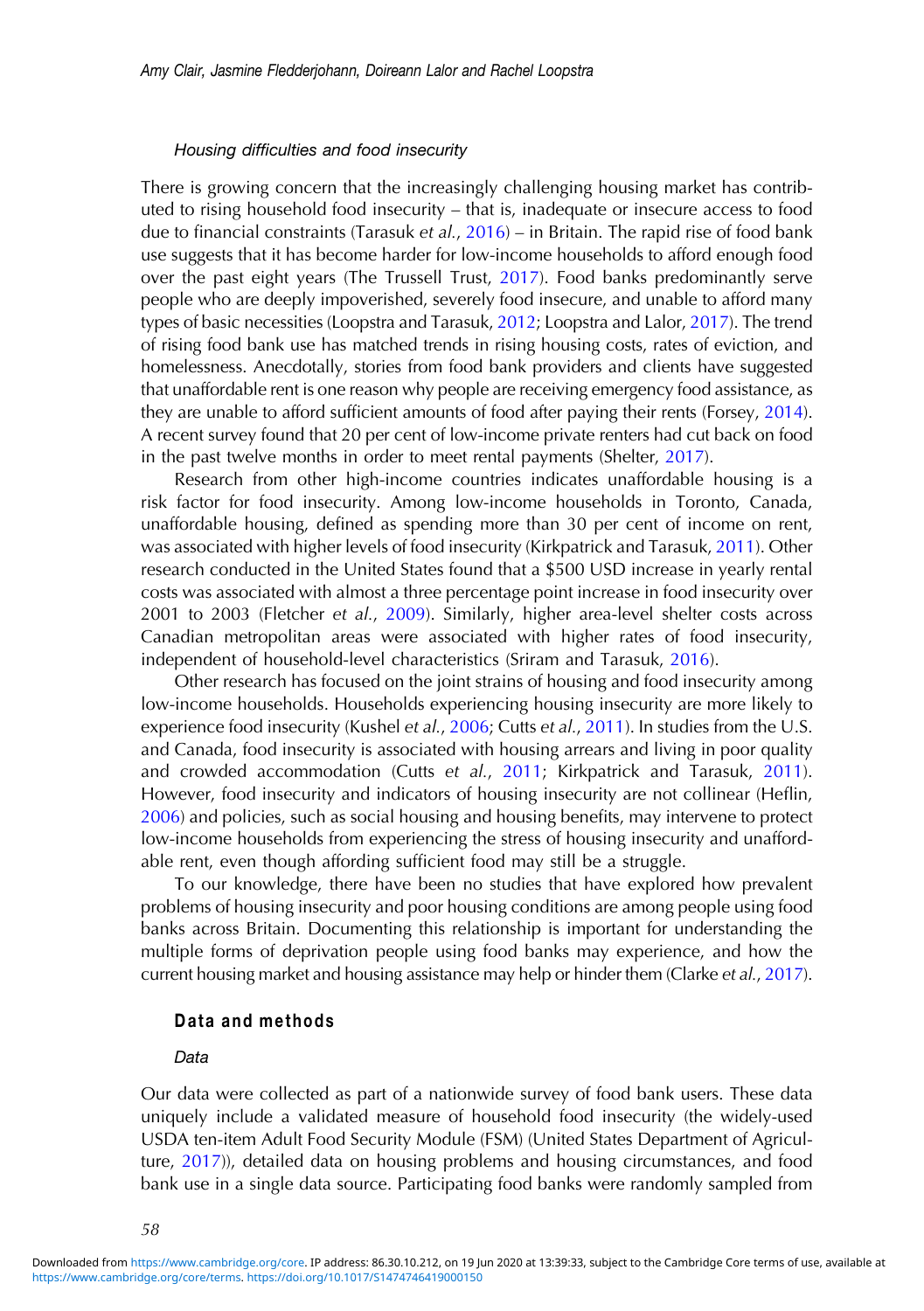The Trussell Trust's list of members, stratified by Government Office Region, and using Probability Proportional to Size sampling ensuring that the number of food banks in a region included in the survey reflected the prevalence of food bank use (Lalor and Loopstra, [2017](#page-17-0)). In general food banks included in the survey were similar to Trussell Trust food banks overall, although those included tended to be somewhat larger and more established than those not included and were situated in areas with a higher population of lone parent families (Lalor and Loopstra, [2017\)](#page-17-0). At food bank sites, volunteers and researchers recruited participants, approaching any client who was waiting for their food parcel and who was not in distress. If a client agreed to participate, they were asked to complete the survey on a tablet using the Open Data Kit survey application ([https://](https://opendatakit.org/) [opendatakit.org/](https://opendatakit.org/)). Recruitment took place over four-week periods at each of the twentyfour food banks that took part during two collection periods: October-December 2016 (n=413) and January-April 2017 (n=185). On average, 57 per cent of clients who visited a participating food bank during survey recruitment periods were asked to participate. Of those asked to participate (n=963), 365 did not do so; 111 did not participate because they were ineligible (i.e. had previously filled out the survey, were younger than eighteen years of age, were unable to complete a survey in English, were in visible distress or did not have the capacity to complete a survey) and 254 were not interested or did not have time. The resulting participation rate was 70.2 per cent of eligible persons asked. An analysis of routine socio-demographic data collected by a subset of participating food banks revealed no significant differences between those approached and not approached, and no significant differences in characteristics between those who participated and who declined to do so (Lalor and Loopstra, [2017](#page-17-0)). Full details about the survey design and methods can be found in the Technical Report (Lalor and Loopstra, [2017](#page-17-0)).

Cell sizes less than five are not reported, and are indicated by 'ND' in the tables. Percentages do not always sum to 100 due to rounding. In particular, because of the small number of owner-occupiers in the sample, many cross-tabulations had cell sizes less than five, therefore many analyses focus only on renters and those in temporary accommodation.

# Analysis

A total of 598 people completed the survey, providing information on the household in which they lived. We use descriptive statistics to describe the study population and nature of their housing situations. We then compare socio-demographic characteristics of respondents by their current housing tenure. Tenure is used throughout the analysis, as it has important implications for people's experiences of housing and interactions with the social security system, and because of tenure's key role in understanding the relationship between housing and the welfare state (e.g. Kemeny, [1981,](#page-17-0) [2005\)](#page-17-0). Among those who indicated currently living in temporary housing or sleeping rough, we examine their most recent tenure and duration of their current housing situation. We go on to compare indicators of housing insecurity, inadequacy, and unaffordability between households living in social and private rented housing. Where possible, we compare characteristics of households in the sample to data on housing for the UK, enabling identification of housing characteristics that may put households at risk of having to use food banks in comparison to the general population. Notably, however, some housing situations (e.g. sleeping rough, housing destitution) are not well-documented in official statistics for the general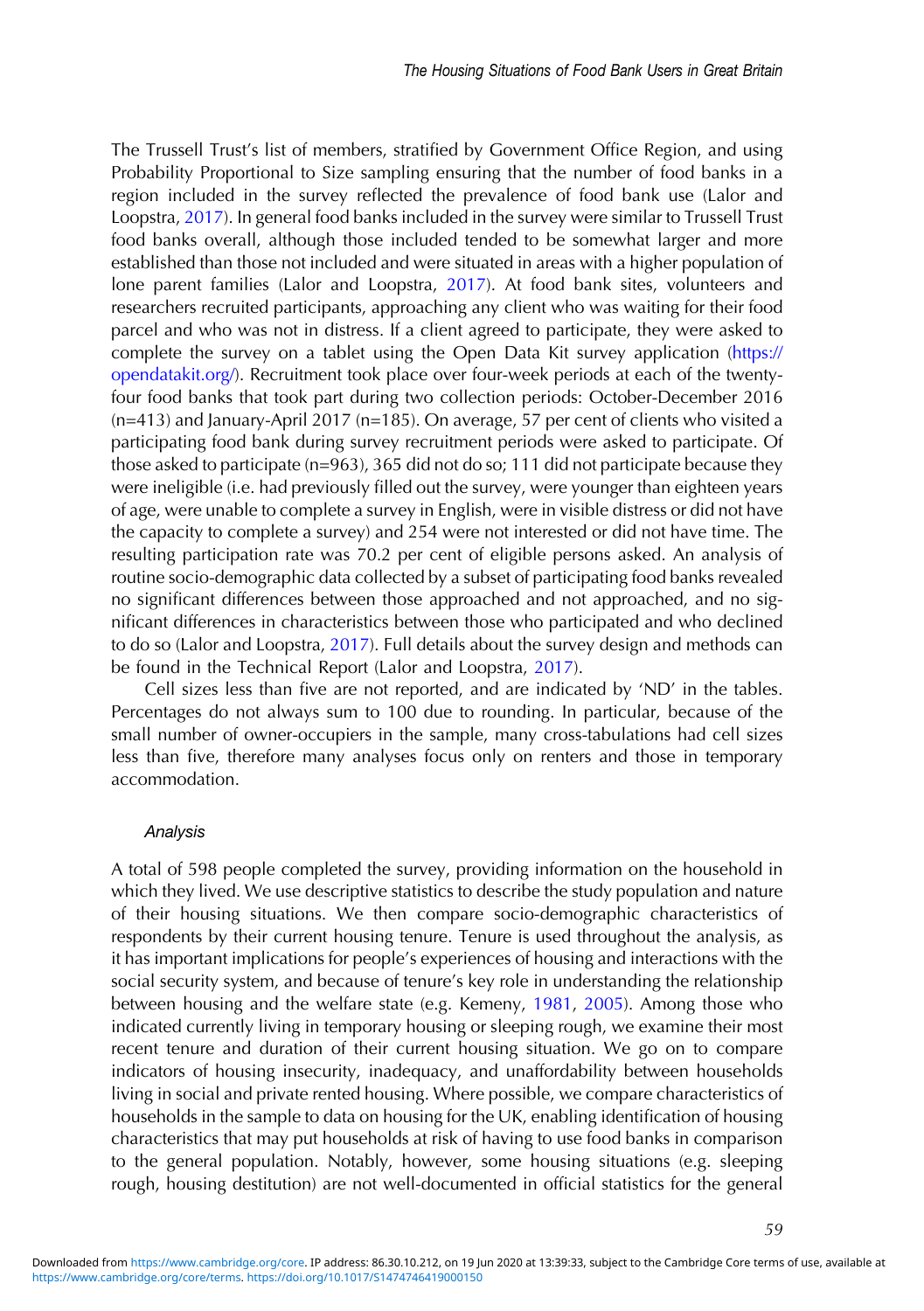|                                                 | Food bank users |                     |                      |                                          | Population<br>of Great<br><b>Britain</b> |
|-------------------------------------------------|-----------------|---------------------|----------------------|------------------------------------------|------------------------------------------|
|                                                 | Frequency       | Overall<br>per cent | Valid<br>per<br>cent | Valid per<br>cent<br>(excl.<br>homeless) | Per<br>cent                              |
| Homeless (including temporary<br>accommodation) | 99              | 16.6                | 17.3                 |                                          |                                          |
| Owned                                           | 23              | 3.9                 | 4.0                  | 4.9                                      | 62.6                                     |
| Social rent                                     | 270             | 45.2                | 47.2                 | 57.1                                     | 17.8                                     |
| Private rent                                    | 180             | 30.1                | 31.5                 | 38.1                                     | 19.6                                     |
| Missing                                         | 26              | 4.4                 | -                    |                                          | $\overline{\phantom{a}}$                 |

# <span id="page-5-0"></span>Table 1 Housing tenure at the time of food bank use

population due to problems with both conceptualisation and monitoring difficult to reach populations.

# Results

## Descriptive statistics

Sample characteristics are presented in Web [Table A1](https://doi.org/10.1017/S1474746419000150) and have been reported in detail elsewhere (Loopstra and Lalor, [2017](#page-17-0)). Briefly, almost all respondents were under pension age, about half were single and living alone, and almost 24 per cent were lone parents. Most households (87 per cent) did not include an adult who was working. About 78 per cent were classed as severely food insecure, a prevalence about twenty-six times higher than observed in the UK adult population (Bates et al., [2017\)](#page-15-0).

Table 1 describes the current accommodation of households using food banks. The majority of food bank users were renters: 45.2 per cent of the sample was living in socially rented housing, and 30.1 per cent were renting privately, compared to 17.2 per cent and 19.9 per cent in the UK population respectively<sup>3</sup> (MHCLG, [2018\)](#page-17-0). Nearly 17 per cent of households were classed as homeless. This includes people living in a variety of situations, including Council/Local Authority/Government temporary accommodation (50.5 per cent of the homeless group), people using night shelters or hostels (16.2 per cent), sleeping rough (16.2 per cent), or staying with friends/couch surfing (15.2 per cent), while smaller numbers were staying in women's refuges. Only a very small proportion of survey respondents (3.9 per cent) lived in owner occupied homes<sup>4</sup>. This was roughly evenly split between outright owners (n=13) and those buying with a mortgage (n=10). A similar proportion gave no response to the tenure question (n=23) or reported another type of accommodation not listed (n<5).

[Table 2](#page-7-0) provides information on the distribution of socio-demographics and employment status of households using food banks by housing tenure. In general, compared to renters, respondents who were homeless were younger, more likely to be single, not have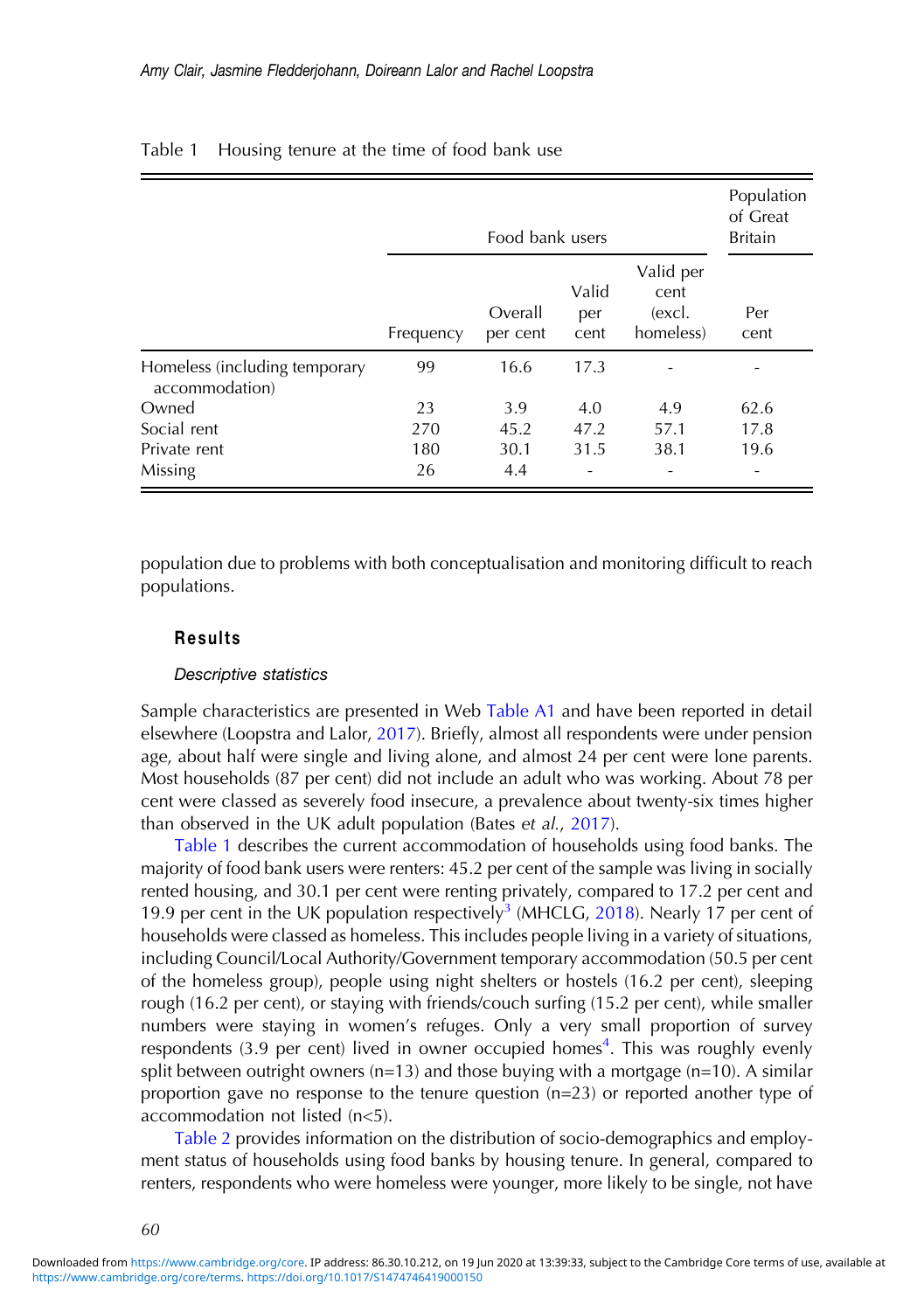children living with them, and less likely to have been born in the UK. In contrast, compared to renters, home owners were older, more likely to be separated, divorced or widowed, and all were born in the UK. Renters living in private and social rented accommodation tended to be similar to each other, falling into the middle age categories, either living alone or with children. In both groups, about one-quarter were lone parents. However, employment status differed between these groups, as well as in comparison to owner-occupiers and homeless households. Specifically, those living in the private rented sector were more likely to live in a home where all adults were working or where there was some work (18.9 per cent), or where adults were unemployed and looking for work (36.6 per cent). Those living in social rented housing were more likely to live in a home where all adults were unable to work due to ill health or disability (30 per cent) or where there was a mix of economic inactivity (e.g. caregiving and disability). Even higher prevalence rates for being unable to work due to illness were observed among home owners (35 per cent) and homeless households (38 per cent). Almost 37 per cent of households in the sample contained at least one child under the age of sixteen years. Children were more likely to be living in rented accommodation. Across all housing tenures, prevalence of severe food insecurity was very high, but reached 94.6 per cent among homeless households.

## Housing insecurity among households using food banks

Seventeen per cent of households using food banks were currently living in temporary accommodation or sleeping rough, with an additional 15 per cent of respondents indicating they had slept rough in the past year<sup>6</sup>, highlighting the high prevalence of extreme housing crises among food bank users. The difficulties homeless households faced in attempting to move into more permanent housing was reflected by the length of time households were spending in temporary accommodation: nearly four fifths (79.3 per cent) of those living in temporary accommodation had been in this accommodation for over three months. About 22 per cent of the homeless group had previously been living in the private rented sector, whereas only 7 per cent indicated previously living in social rented housing. The remaining indicated that they had moved into their current temporary housing from other forms of temporary housing, further extending the length of time people were having to spend in accommodation intended to provide short-term relief.

Living in temporary accommodation was not the only form of housing insecurity experienced by food bank users. Respondents living in rented or owned accommodation were asked: 'Thinking about your current housing situation, do you think you will be forced to move out of your home in the upcoming year?' Over one quarter of private renters did not know if they might be forced to move out, while an additional 32 per cent thought they might or definitely would be forced to move out in the upcoming year. In contrast, significantly more social renters (60.2 per cent) were confident that they wouldn't be forced to leave their home in the next year, suggesting greater housing security in the social rented sector (difference across the rental tenures was significant  $p < .001$ ). Only 4.1 per cent of social renters thought that they would definitely be forced to move home in the next year, compared to 14.5 per cent of private renters and 8.7 per cent of owners.

The insecure nature of housing for many food bank users was further underlined by the number of residential moves experienced by respondents<sup>7</sup>. Over 42 per cent reported moving in the past twelve months. To put this figure in context, across all English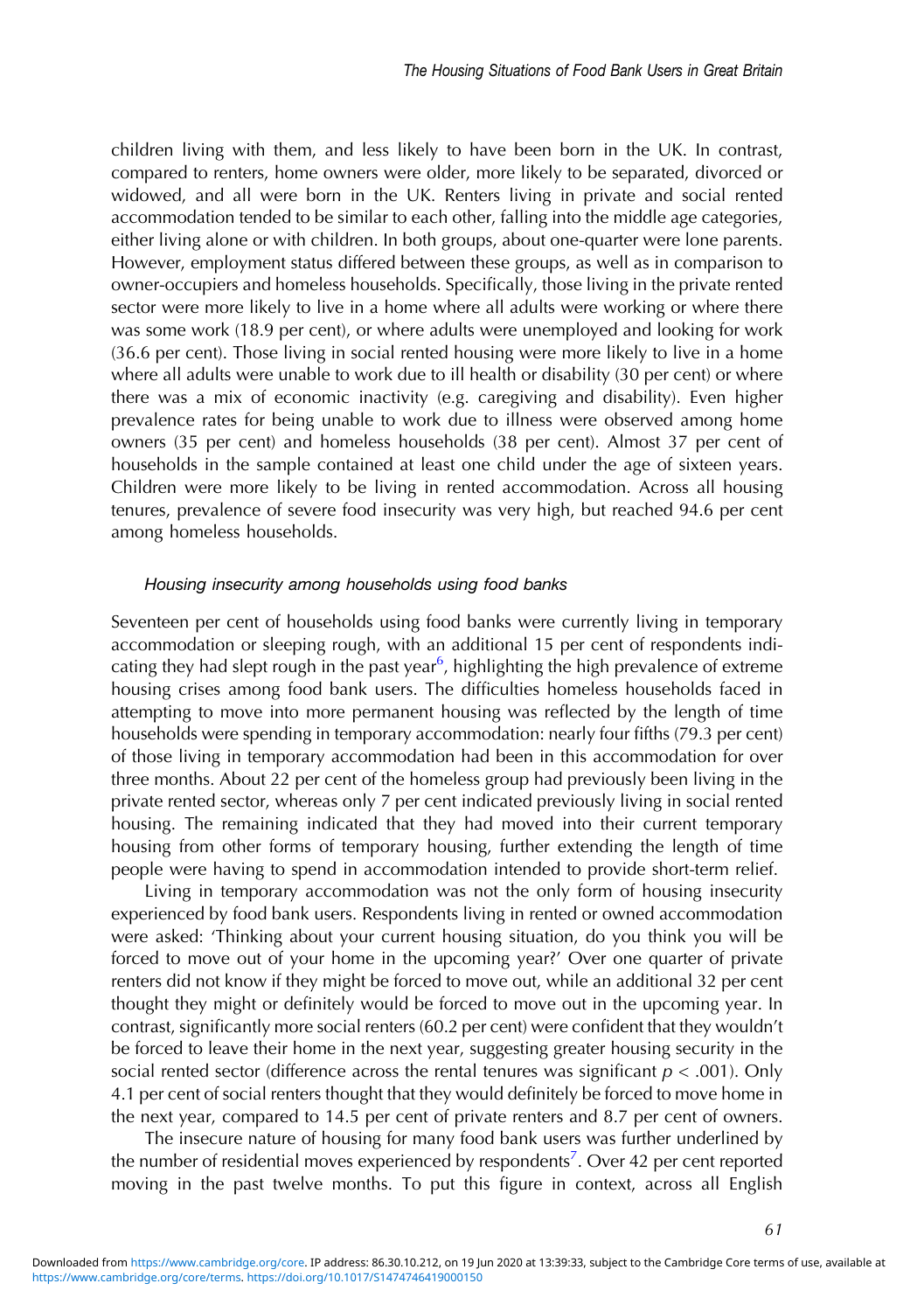|                                              | Homeless/<br>temporary<br>housing | Owned  | Social<br>rent | Private<br>rent |
|----------------------------------------------|-----------------------------------|--------|----------------|-----------------|
|                                              | $n=99$                            | $n=23$ | $n=270$        | $n = 180$       |
| Respondent gender                            |                                   |        |                |                 |
| Male                                         | 60.3                              | 43.5   | 48.0           | 52.2            |
| Female/trans <sup>5</sup>                    | 39.8                              | 56.5   | 52.0           | 47.8            |
| Respondent age*                              |                                   |        |                |                 |
| $18 - 24$                                    | 19.2                              | ND     | 9.6            | 10.1            |
| $25 - 34$                                    | 35.4                              | ND     | 25.9           | 24.6            |
| $35 - 49$                                    | 35.4                              | 43.5   | 44.4           | 42.5            |
| $50+$                                        | 10.1                              | 39.1   | 20.0           | 22.9            |
| Respondent marital status*                   |                                   |        |                |                 |
| Single                                       | 74.8                              | 27.3   | 57.1           | 53.9            |
| Living with partner/spouse                   | 13.1                              | 31.8   | 27.2           | 26.7            |
| Separated/divorced/widowed                   | 12.1                              | 40.9   | 15.7           | 19.4            |
| Household type*                              |                                   |        |                |                 |
| Single adult                                 | 70.8                              | 50.0   | 45.8           | 48.2            |
| Couple with dependent or non-dependent       | ND                                | ND     | 13.7           | 13.7            |
| children                                     |                                   |        |                |                 |
| Couple without children                      | ND                                | ND     | 5.73           | 5.36            |
| Lone parent family with dependent or non-    | 14.6                              | 25.0   | 27.9           | 25.0            |
| dependent children                           |                                   |        |                |                 |
| Multi-family/single adult or couple living   | 7.29                              | ND     | 6.87           | 7.74            |
| with other adults                            |                                   |        |                |                 |
| Children present in household*               |                                   |        |                |                 |
| No                                           | 80.2                              | 75.0   | 57.8           | 61.4            |
| Yes                                          | 19.8                              | 25.0   | 42.2           | 38.6            |
| Respondent education level                   |                                   |        |                |                 |
| No formal qualification                      | 37.9                              | 44.4   | 40.2           | 26.0            |
| GCSE/O Level, A/AS Level or equivalent       | 37.9                              | ND.    | 39.7           | 44.7            |
| Diploma or equivalent/ Foundation degree     | 9.09                              | 27.8   | 10.1           | 13.8            |
| First degree-level qualification/            | 15.2                              | ND     | 10.1           | 15.4            |
| Postgraduate degree/Other                    |                                   |        |                |                 |
| Respondent immigration status*               |                                   |        |                |                 |
| Born in the UK                               | 77.8                              | 100.0  | 90.7           | 88.8            |
| Not born in UK                               | 12.1                              | 0.00   | 7.06           | 8.4             |
| Seeking asylum                               | 10.1                              | 0.00   | 2.23           | 2.78            |
| Employment status of adults in household*    |                                   |        |                |                 |
| Adults only working                          | ND                                | 20.0   | 6.40           | 11.6            |
| Adults only unemployed                       | 35.9                              | 20.0   | 23.6           | 36.6            |
| Adults only caregiving                       | ND                                | ND     | 8.40           | 6.10            |
| Adults only unable to work due to illness    | 39.1                              | 35.0   | 30.4           | 22.0            |
| Adults only unable to work for other reasons | 8.70                              | ND     | 5.60           | 3.66            |
| Mixed economic inactivity and                | 8.70                              | ND     | 18.4           | 12.8            |
| unemployment                                 |                                   |        |                |                 |

<span id="page-7-0"></span>Table 2 Respondent and household characteristics by housing tenure (per cent)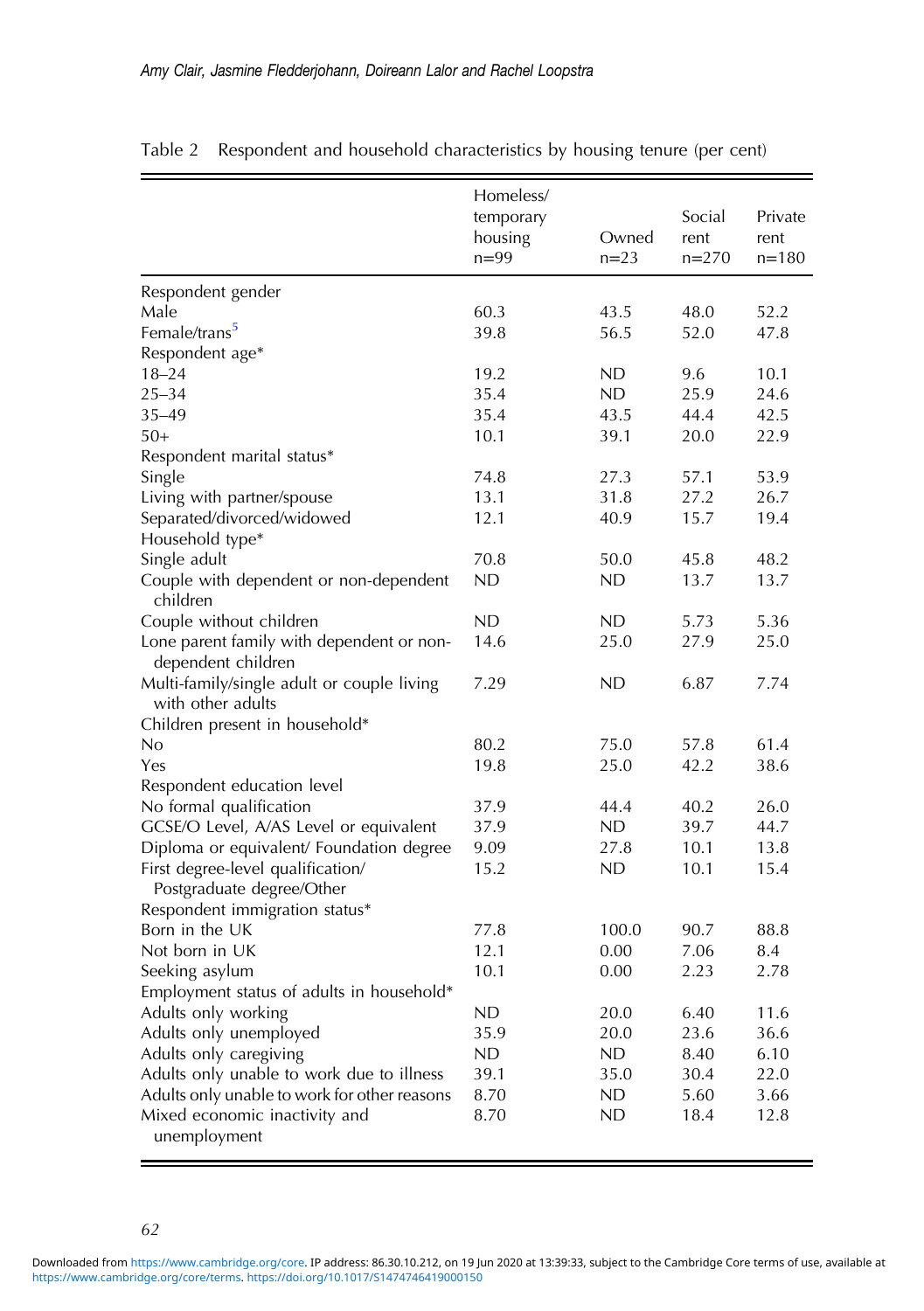|                                                       | Homeless/<br>temporary<br>housing<br>$n = 99$ | Owned<br>$n = 23$ | Social<br>rent<br>$n=270$ | Private<br>rent<br>$n = 180$ |  |  |
|-------------------------------------------------------|-----------------------------------------------|-------------------|---------------------------|------------------------------|--|--|
| Mixed economic inactivity, unemployment<br>& working  | ND                                            | ND                | 7.20                      | 7.32                         |  |  |
| Equivalized household income quartile in past 30 days |                                               |                   |                           |                              |  |  |
| No income                                             | 31.9                                          | 0.00              | 12.6                      | 14.9                         |  |  |
| $<$ £93.50                                            | 6.59                                          | 0.00              | 7.48                      | 6.55                         |  |  |
| £93.50-<£245.00                                       | 20.9                                          | <b>ND</b>         | 26.8                      | 28.0                         |  |  |
| £245.00-<£522.38                                      | 15.4                                          | 52.53             | 26.4                      | 26.2                         |  |  |
| >£522.38                                              | 25.3                                          | <b>ND</b>         | 26.8                      | 24.4                         |  |  |
| Food insecurity status                                |                                               |                   |                           |                              |  |  |
| Food secure                                           | <b>ND</b>                                     | <b>ND</b>         | ND.                       | ND.                          |  |  |
| Marginal food insecurity                              | ND                                            | <b>ND</b>         | ND.                       | ND                           |  |  |
| Moderate food insecurity                              | <b>ND</b>                                     | 22.7              | 10.5                      | 12.2                         |  |  |
| Severe food insecurity                                | 94.6                                          | 77.3              | 87.1                      | 84.8                         |  |  |
| Frequency of food bank use in past 12 months          |                                               |                   |                           |                              |  |  |
| First time at time of questionnaire                   | 33.3                                          | 28.6              | 30.1                      | 29.7                         |  |  |
| 2-3 times                                             | 29.2                                          | 33.3              | 37.1                      | 34.3                         |  |  |
| 4-5 times                                             | 30.2                                          | ND                | 23.4                      | 25.6                         |  |  |
| 6 or more times                                       | 7.29                                          | ND                | 9.38                      | 10.5                         |  |  |

# Table 2 Continued.

Notes: Cells are valid column percentages. \*indicates a statistically significant difference across tenures indicated by a p value for chi square test of association, <0.05. Chi square is a test that explores the likelihood of differences across categories happening by chance. Where the result is statistically significant, this indicates that there are differences across groups, for example in our data, age varies significantly across tenures. ND: not disclosed, cell size <5.

households in 2015-16, only 11 per cent reported moving in the past year (Department for Communities and Local Government, [2017](#page-16-0)a). Over half of homeless respondents had moved at least twice, and over a quarter had moved three or more times [\(Figure 1\)](#page-9-0). Private renters were more likely to have moved at least once compared to social renters (46.7 per cent vs 31.8 per cent, respectively) though 13.1 per cent of social renters had moved three or more times in the past twelve months, potentially reflecting homelessness or severe housing insecurity before accessing social housing.

# Housing affordability among renters using food banks<sup>8</sup>

Housing benefit provides financial assistance towards meeting some or all of the rent costs for low-income tenants. Unsurprisingly, a large proportion of households in the sample were receiving housing benefit.<sup>9</sup> However, significantly more social renters were receiving housing benefit compared to private renters (85 per cent vs 69 per cent, respectively,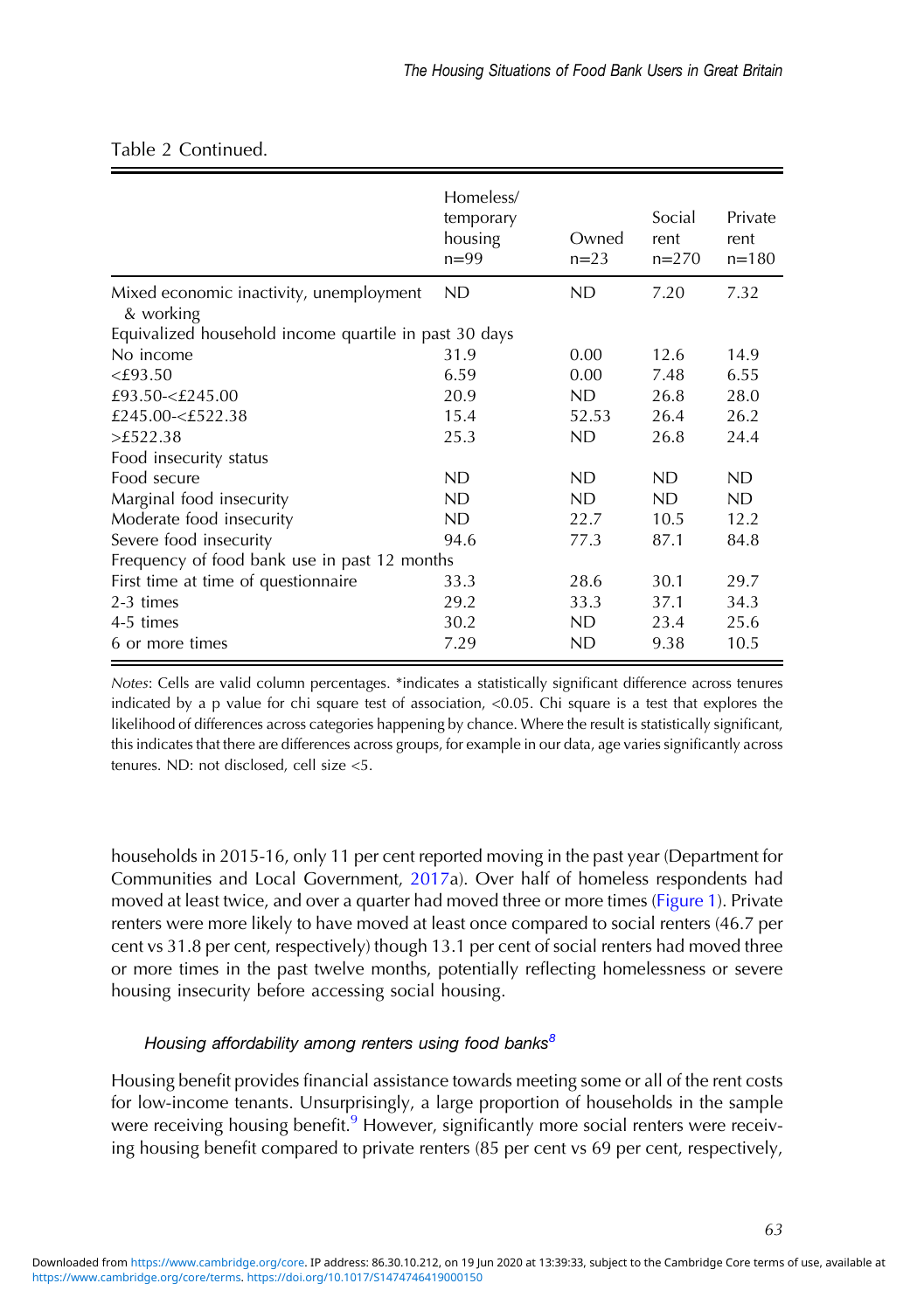|                   |      |      |      |      | Very easy Fairly easy Fairly difficult Very difficult Not applicable* |
|-------------------|------|------|------|------|-----------------------------------------------------------------------|
| Social rent       | 14.3 | 18.9 | 23.6 | 23.6 | 19.7                                                                  |
| Private rent 13.6 |      | 17.0 | 26.0 | 26.6 | 17.0                                                                  |

<span id="page-9-0"></span>Table 3 Ease of paying rent

Notes: Cells are column percentages.  $χ2(3) = 0.80$ ,  $p > 0.05$ . \*e.g. don't make rent payments. N=436 households living in social or private rented housing.



Figure 1. Number of home moves in the past year by housing tenure Notes: Bars are column percentages.  $χ2(6) = 48.88$ ,  $p < 0.001$  Bars for participants in owned homes not shown due to cell sizes <5. N=413 households in first data collection period (October–December 2016).

p < .001), reflecting differences in benefit uptake across tenures (Department for Work and Pensions, [2016](#page-16-0)). An additional 3.7 and 5.6 per cent of households had recently applied for housing benefit. About 50 per cent of respondents living in both social and private rented housing reported finding it difficult or very difficult to pay their rent (Table 3). However, as shown in [Table 4](#page-10-0), households in receipt of housing benefit were significantly less likely to report difficulty paying their rent than those not receiving housing benefit (46.3 per cent vs 63.6 per cent,  $p < .05$ ), although meeting rent costs remained difficult for nearly 50 per cent of the sample despite receiving housing benefit.

We next explored predictors of difficulty affording rent among households paying rent in a logistic regression model (Web Table A2), examining risk associated with tenure and receipt of housing benefit, controlling for equivalised household income in the past month. Receipt of housing benefit was associated with significantly lower odds of difficulty affording rent (OR=0.47 (95% CI: 0.23 to 0.96)), and living in private rent housing was associated with increased odds, though this was not statistically significant.

Many households were in rent arrears, providing further evidence of their difficulty affording rent. About 51 per cent of social renters were in rent arrears, compared to 39 per cent of private renters ( $χ2(1) = 6.01, p < .05$ ).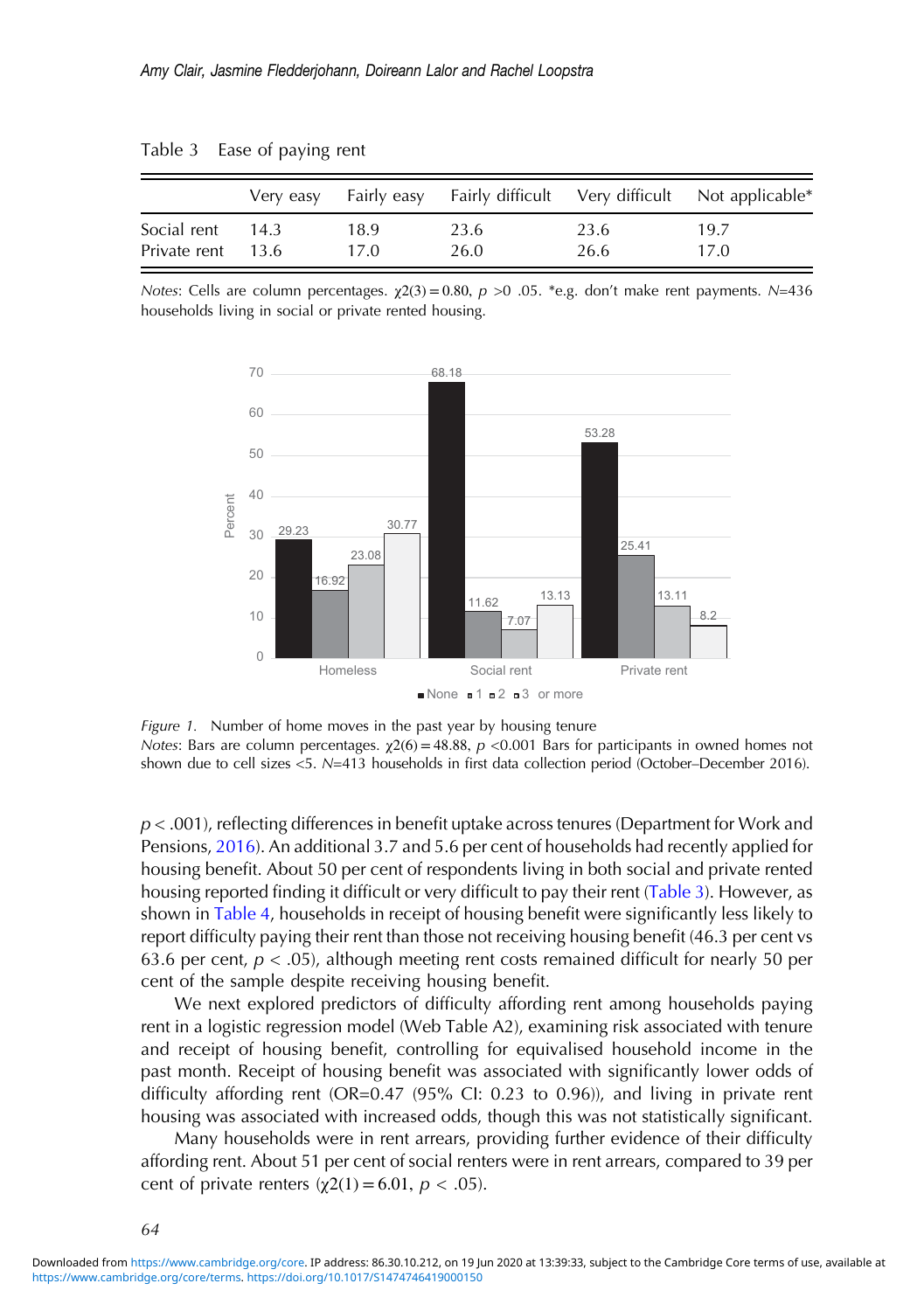|                                   | Very easy/fairly<br>easy | Fairly difficult/very<br>difficult | <b>Not</b><br>applicable* |
|-----------------------------------|--------------------------|------------------------------------|---------------------------|
| Do not receive housing<br>benefit | 22.7                     | 63.6                               | 13.6                      |
| Receive housing benefit           | 34.7                     | 46.3                               | 19.0                      |

<span id="page-10-0"></span>Table 4 Ease of paying rent by receipt of housing benefit

Notes: Cells are column percentages.  $\chi$ 2(3) = 6.28,  $p > 0.05$ ; N=308 households living in social or private rented housing in first data collection period. \*e.g. don't make rent payments.

#### Unexpected housing costs and cost increases

Thirty-two per cent of households reported facing an increase in their housing costs, such as rising utility bills or rental costs, in the three months prior to attending the food bank. As well as rising regular housing costs, 8.41 per cent of the sample had faced unexpected housing costs, such as a broken appliance or housing repair. Although the number of owner-occupiers in the sample is small, one third of them had experienced unexpected housing costs in the last three months – a significantly higher proportion than rental households, whose exposure to repair costs should be minimised, as responsibility for repairs in most cases lies with landlords  $(\gamma 2(2) = 14.95, p < .01)$ .

## Housing conditions

Survey respondents were asked about possible problems with their accommodation ([Table 5](#page-11-0)). For both a leaking roof or ceiling and damp, owners were the most likely to report problems (25 per cent and 35 per cent), with private renters a close second in terms of damp (22 per cent). Eurostat estimates that 14.8 per cent of people in the UK in 2015 (the most recent year for which data is available) were living with leaks, damp or rot. Combining results for leaks, rot and damp in the food bank survey, we found that the levels experienced by food bank users are considerably higher than this national average, affecting 55.0 per cent of owners, 26.0 per cent of social renters and 38.6 per cent of private renters. Respondents also reported having insufficient cooking facilities, insufficient basic facilities, and housing not being suited to their health needs. Respondents who used the open response option (n=51) of this section of the survey to indicate what other problems they had with their housing listed pest infestations, not having enough space, poor insulation, and poor plumbing as issues.

The survey also included housing related indicators from a recent study of destitution in the UK (Fitzpatrick et al., [2018](#page-16-0)). Destitution, as operationalised in Fitzpatrick et al. ([2018\)](#page-16-0) is a consensus-based measure of severe hardship, which explores the number of people who cannot afford something that is deemed to be essential. Results suggest a high level of housing destitution among food bank users. About 56 per cent of the sample reported that they had been unable to heat their home over more than four days in any month in the past twelve months, which did not differ significantly across tenures ([Table 6](#page-11-0)). A smaller proportion, 21.5 per cent, could not light their home, which was also approximately the same across all tenures.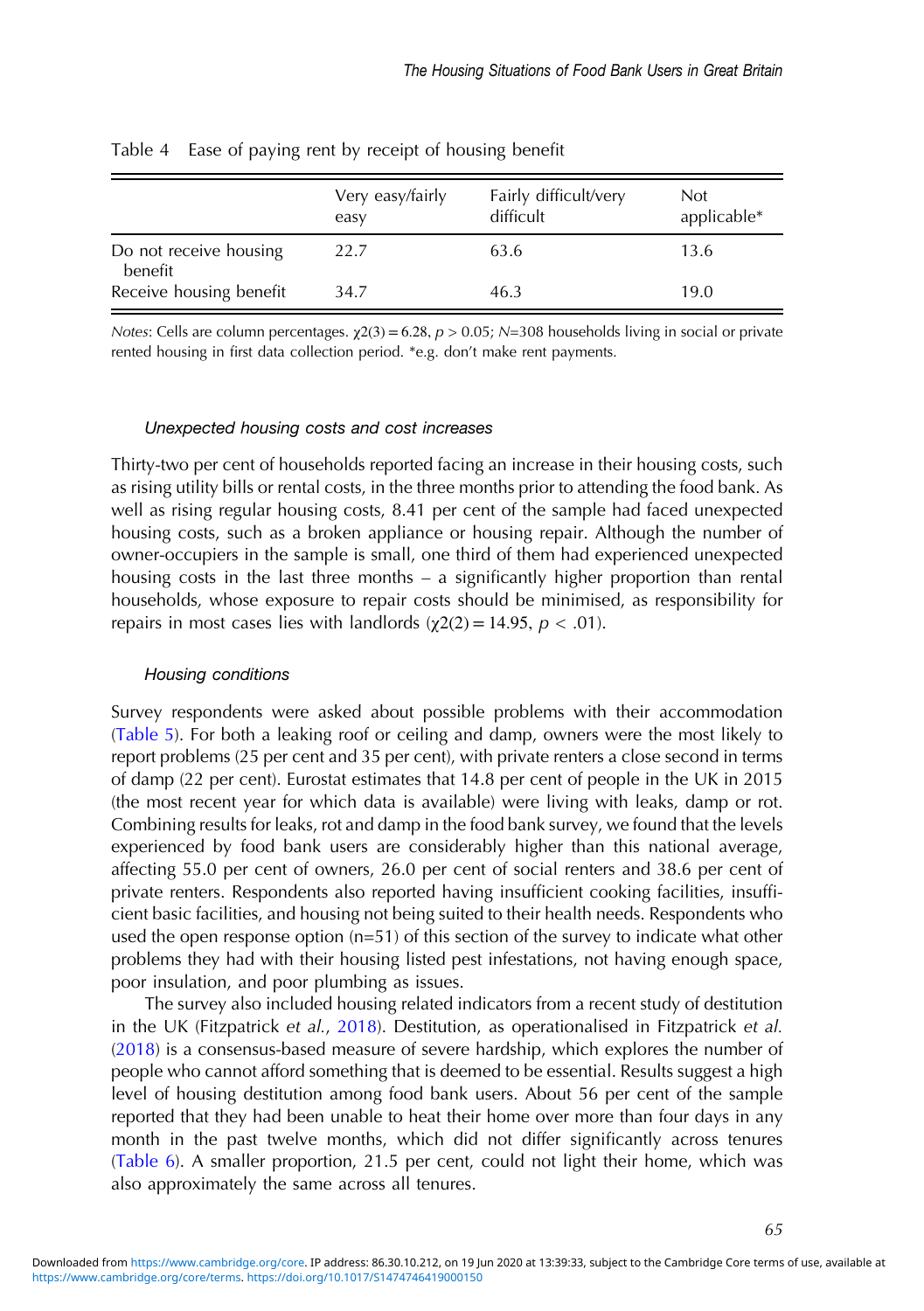| <i><u><b>Issue</b></u></i>               | Owned | Social rent | Private rent | $All**$ |
|------------------------------------------|-------|-------------|--------------|---------|
| Leaking roof or ceiling*                 | 25.0  | 6.3         | 7.2          | 7.6     |
| $Damp*$                                  | 35.0  | 22.0        | 32.0         | 26.5    |
| Rot in window frames or floors           | ND    | 7.6         | 8.5          | 8.0     |
| Insufficient cooking facilities*         | ND.   | 9.9         | 5.2          | 8.0     |
| Insufficient basic facilities            | ND    | 7.2         | 9.8          | 8.2     |
| Not suitable due to health or disability | ND    | 9.4         | 9.2          | 9.3     |
| Other problems                           | ND    | 9.9         | 11.1         | 10.4    |

<span id="page-11-0"></span>Table 5 Housing problems reported by households living in owned, social rent and private rent housing using food banks

Notes: Cells are column percentages. \*Chi Square tests significant at  $p < 0.05$  ND: not disclosed; cell sizes <5, \*\*where all is the tenures included in the table for that variable. N=396.

Table 6 Indicators of housing destitution among households living in owned, social rent and private rent housing using food banks

|                               | Owned | Social rent | Private rent | All  |
|-------------------------------|-------|-------------|--------------|------|
| Couldn't afford to heat home  | 63.6  | 61.0        | 55.0         | 59.0 |
| Couldn't afford to light home | 22.7  | 24.7        | 19.4         | 22.7 |

Notes: Cells are column percentages. Chi Square tests not significant at  $p < 0.05$  N=473.

# **Discussion**

These results give us insight into the housing experiences of households using food banks in Great Britain. We find that food bank users are overwhelmingly living in rented homes, though nearly one in five are in some form of temporary accommodation, living in poor conditions and facing high levels of housing insecurity. Our findings complement findings from a cohort study of households in deprived communities in Glasgow, which documented that households who reported food bank use were more likely to live in social rented accommodation, have experienced housing benefit changes, and report difficulty affording rent, compared to households who reported no food bank use (MacLeod et al., [2018\)](#page-17-0).

In our sample, we found characteristics of respondents differed by housing tenure, reflecting difficulties single people without children have accessing housing assistance and social housing. This makes them vulnerable to homelessness, particularly in England, where accessing assistance is harder for single people compared to Scotland and Wales (Bate, [2017;](#page-15-0) Rowe and Wagstaff, [2017\)](#page-18-0). Recent work by Shelter estimates that around 307,000 people, or approximately 0.5 per cent of the population (Shelter, [2017\)](#page-18-0) are homeless, and we found homeless households over-represented among households using food banks (17.3 per cent). This is consistent with research in other high-income countries highlighting high rates of severe food insecurity among homeless youth and adults (Dachner and Tarasuk, [2002](#page-16-0); Whitbeck et al., [2006](#page-18-0); Tarasuk et al., [2009;](#page-18-0) Baggett et al., [2011](#page-15-0); Holland et al., [2011\)](#page-16-0).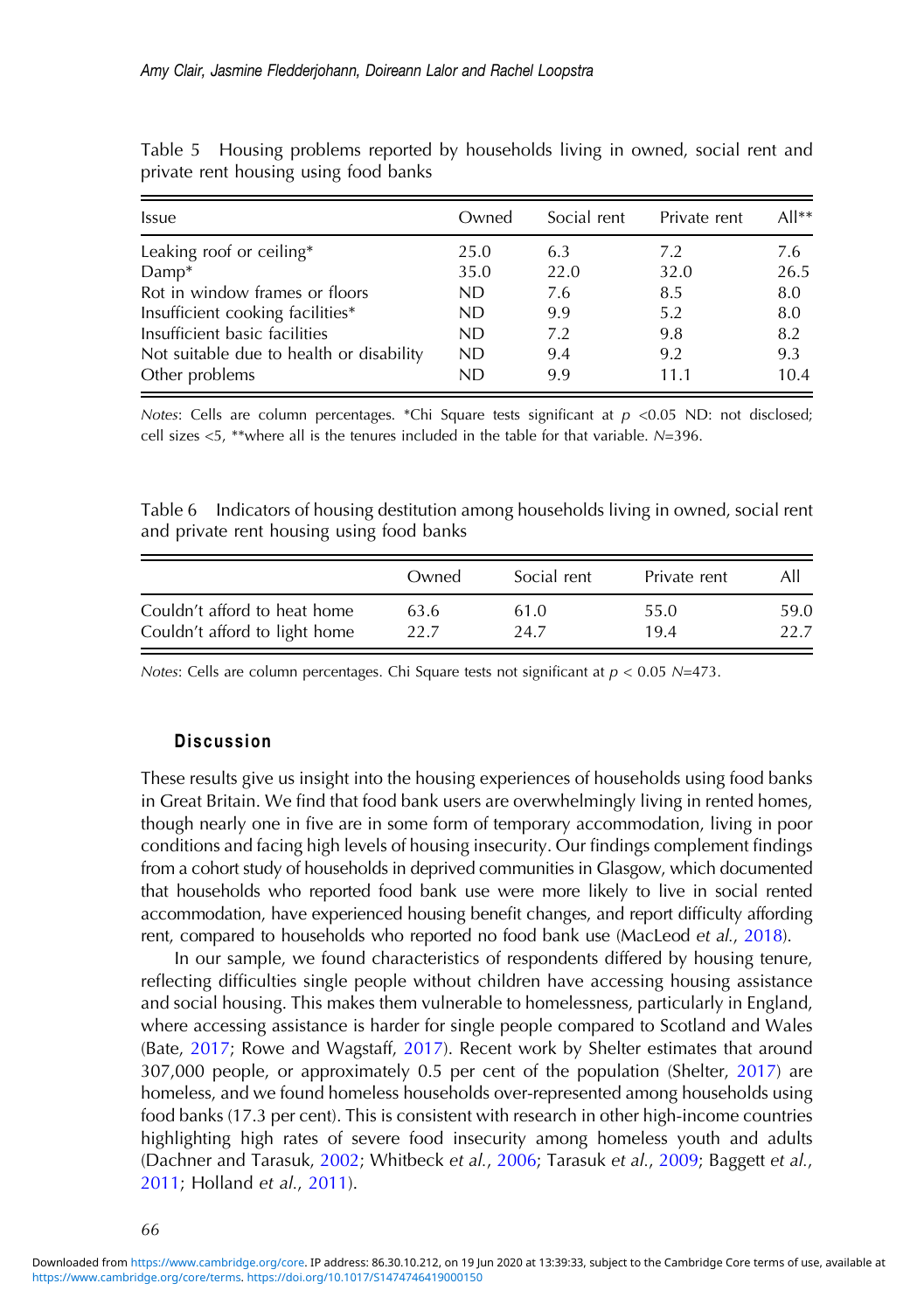The presence of owner-occupiers among food bank users, although very small, highlights that ownership does not preclude people from experiencing financial difficulty and food insecurity (Searle and Köppe, [2014\)](#page-18-0), though severe food insecurity was less common among these households. The under-representation of home owners among food bank users does suggest that home ownership may protect households from food insecurity – or at least from food security severe enough to prompt food bank use. The income profile of outright owners and private renters in England is very similar (Department for Communities and Local Government, [2017](#page-16-0)a), but the numbers using food banks in our sample are very different (2.2 per cent versus 30.1 per cent). This suggests that unaffordable rent among private renters may contribute to higher rates of food insecurity in this group, or conversely that lower housing costs protect, particularly outright, owners.

It may be that when owner-occupiers face financial difficulty, they are able to release equity from their home rather than rely on food banks, as well as benefitting from payment flexibility and access to credit to a greater extent than renters (Huang et al., [2010](#page-16-0); Guo, [2011](#page-16-0)). However unexpected housing costs appeared to play a role in the need of owneroccupiers to use food banks; there were high levels of unexpected housing costs and condition issues, suggesting some were struggling to access funds to make these repairs. Importantly, the main form of financial assistance for home owners, Support for Mortgage Interest, has been transferred from a benefit to a loan (Department for Work and Pensions, [2017](#page-16-0)), potentially increasing strain on this group in future.

The high proportion of social renters using food banks may seem surprising, as one aim of housing assistance is to buffer against material hardships. However, access to food banks in The Trussell Trust network is dependent on a referral, and social housing providers can refer tenants to food banks (The Trussell Trust, [2016\)](#page-18-0). Thus, private renters may have an equal or even greater need for food assistance, but may be less likely to be connected to referring agencies. Moreover, the residualisation of social housing that has taken place in recent decades has resulted in social housing being available to only those classed as most in need (Pearce and Vine, [2014](#page-18-0)). This is clear when the income profile of social renters is examined in the UK – forty-five per cent of social tenants are in the lowest income quintile (Department for Communities and Local Government, [2017a](#page-16-0)). Many social housing tenants in the sample were unable to work due to illness or disability, which is also consistent with national data on social tenants (Department for Communities and Local Government, [2017](#page-16-0)a). Disability increases costs of living and puts households at risk of food insecurity (Tarasuk et al., [2013](#page-18-0)) but is also a risk factor for deep poverty (household income below fifty per cent of the median) in the UK, especially following changes to disability benefits (Tinson et al., [2016](#page-18-0)). Social renters have also been affected by changes to housing benefit – notably the bedroom tax or removal of 'spare room subsidy' – likely reducing the protective effect of social housing.

We observed that social housing did provide some protection from housing quality issues and was associated with more stable housing situations. Social renters were also less concerned about being forced to move from their home than private renters.

Receipt of housing benefit was associated with lower risk of reporting difficulty affording rent payments. However, for those claiming housing benefit, the amount of rent that their benefit covers has likely decreased in recent years due to changes in how housing benefit has been uprated. Because of this, the protective effects of housing benefit are likely diminished compared to what they have been in the past, and will continue to diminish as long as this policy remains. Due to sample size restrictions, we were unable to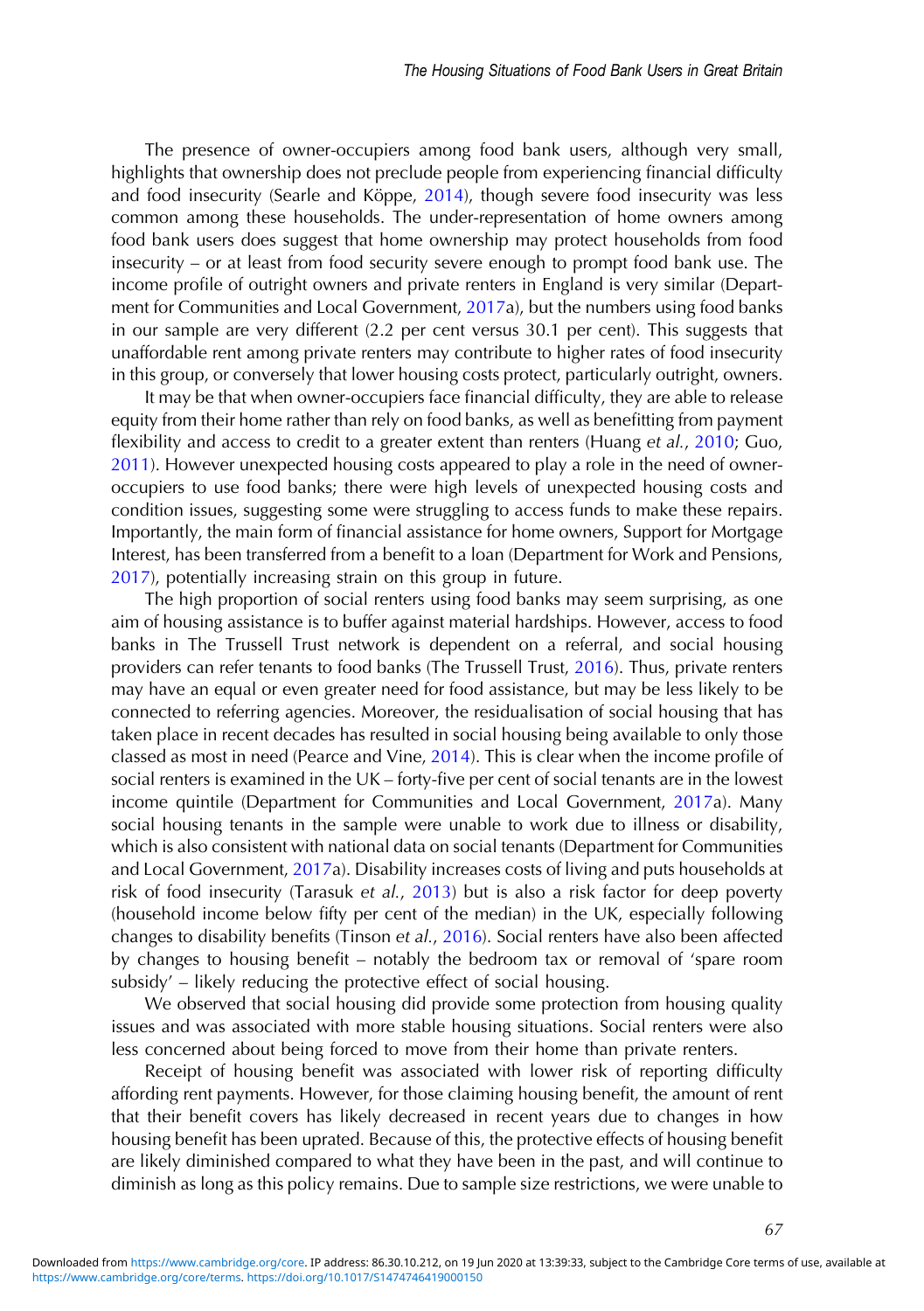disaggregate our findings by devolved nation to capitalise on differences in the roll-out of Universal Credit in Scotland – where the housing component of the benefit can be paid directly to landlords – compared to elsewhere. An examination of this variation in the format of Universal Credit would be a valuable query for future research.

Compared to the general population, rental arrears among food bank users were much higher than rates observed in the overall population (Department for Communities and Local Government, [2017](#page-16-0)b). Research with tenants in receipt of housing benefit has found that tenants view paying their rent in full and on time as very important (Irvine *et al.*, [2007](#page-16-0)). Thus, arrears likely reflect considerable financial difficulty. Rent arrears likely contributed to the heightened fear of a forced move among tenants in the private rented sector, where six to twelve month tenancies are the norm and evictions are at an all-time high (Wilson et al., [2016](#page-18-0); Clarke et al., [2017](#page-15-0); Department for Communities and Local Government, [2017](#page-16-0)a). The insecurity faced by private renters using food banks is likely a source of considerable stress and should be of concern to policy makers, particularly as experiencing housing arrears is associated with poorer health (Clair et  $al., 2016$ ), and these tenants are likely to present as homeless should their tenancy come to an end (National Audit Office, [2017\)](#page-17-0).

We also observed that housing conditions among food bank users were poor. The higher levels of housing condition issues among private renters than social renters reflects the lower average quality of housing in the private sector (Shelter, [2014](#page-18-0)). Housing quality is, on average, best in the social rented sector, where the Decent Homes Standard applies. Despite the on average higher quality of housing in the social rented sector, over one fifth of the social renters in the sample were living in a home with damp, indicating that food bank users may be clustered in the worst social housing. Future research should explore this.

As well as reflecting overall trends in housing quality, the poor quality housing private renters were living in supports concerns that reductions in housing benefit are forcing recipients into poorer housing (House of Commons Work and Pensions Committee, [2014](#page-16-0)). It was worrying to observe that 9.9 per cent and 5.2 per cent of social and private renters have insufficient cooking facilities. Where household budgets are already stretched, it is important to be able to eat at home; this might not be possible without adequate cooking facilities.

## Strengths and limitations

This article uses data from the largest nation-wide survey of households using Trussell Trust food banks to examine housing problems in this population. While, anecdotally, housing problems have been reported in this population (All-Party Parliamentary Inquiry into Hunger and Food Poverty, [2014\)](#page-15-0), this is the first analysis to document the extent to which this is the case. Our findings highlight that policy interventions which provide secure and affordable housing may reduce financial vulnerability and, in turn, food bank use. They also suggest that frontline interventions which exclusively focus on food provision may be misplaced, as many households using food banks are also facing housing insecurity and poor housing conditions.

Our data also have limitations, however. Households included were only recruited from The Trussell Trust Foodbank Network, which operates about two-thirds of the food banks in the UK (Independent Food Aid Network, [2018\)](#page-16-0). People who use these food banks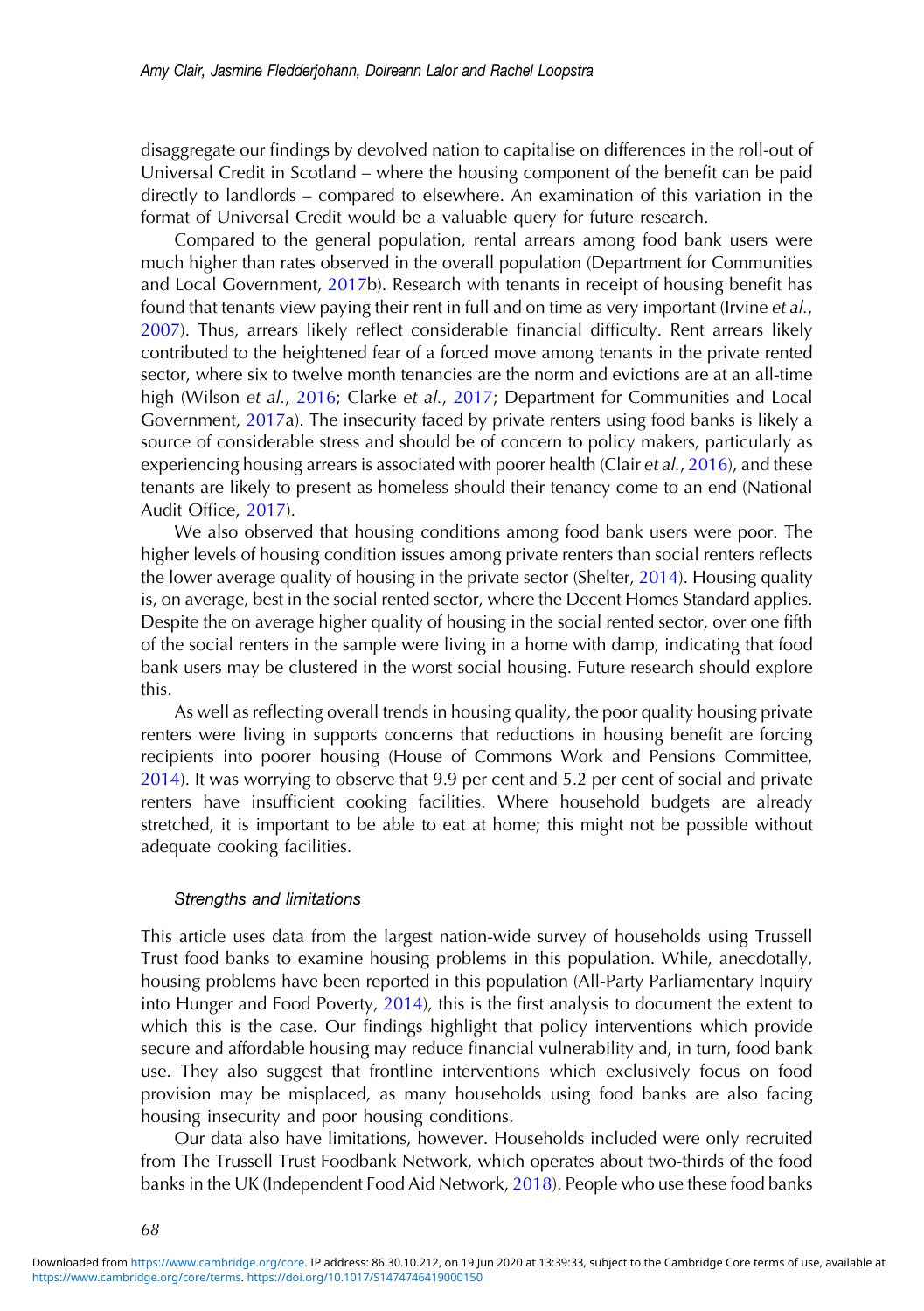may differ from those who use independent food banks. Importantly, given the crosssectional nature of this survey, the causal relationship between housing policies, housing problems, and food bank use cannot be assessed. Food bank use is also not synonymous with food insecurity (Loopstra and Tarasuk, [2015](#page-17-0)), and there are many more adults who are food insecure in the UK than who use food banks (Taylor and Loopstra, [2016\)](#page-18-0). Thus, to fully understand the relationships between food bank use, food insecurity and housing insecurity in the UK, there is an urgent need for national surveys that include these indicators together.

# Conclusions

This article has explored problems of housing insecurity and housing difficulties among Trussell Trust food bank users in Great Britain. Across the whole sample, more than 82 per cent of households indicated one or more housing problems, including current rent arrears, difficulty affording rent, problems with their housing conditions, or homelessness. We found people living in rented accommodation were overrepresented among food banks users. A large proportion of respondents were currently homeless, and even more had experienced homelessness at some point in the past twelve months. Among food banks users who are renters, those living in the private rented sector faced additional challenges compared to those in the social rented sector. Given the severe economic circumstances observed among food bank users, these findings point to the need to address the joint strains of housing unaffordability, housing insecurity and food insecurity among low-income households in Britain.

## Acknowledgements

This study was jointly funded by an ESRC Impact Acceleration Award from University of Oxford and a grant from The Trussell Trust Foodbank Network. RL is also funded by an ESRC Research Grant ES/N017358/1. AC is funded by the ESRC-funded Research Centre on Micro-Social Change (MiSoC) at the University of Essex [ES/L009153/1]. The authors would also like to thank the survey respondents who gave their time to complete the questionnaire and participating food bank volunteers and managers who facilitated data collection. We would also like to thank Kezia Kite, Aoife Barron, and Isabel Rice from the Department of Nutritional Sciences at King's College London, who all helped with data collection. The study received ethical approval from the Research Ethics Committee of Department of Sociology (DREC) at the University of Oxford (Lalor and Loopstra, [2017\)](#page-17-0).

## Notes

1 The Trussell Trust is a network of food banks. Christian churches and organisations use their 'Foodbank' model. The model consists of food banks establishing relationships with local social services, including GPs, schools, and Jobcentre Plus offices, who can then provide referrals to their clientele when they are identified as being in need of food aid. Recipients of a food bank referral then receive a parcel of about three days' worth of food from the food bank when they redeem their food bank voucher. A growing number of food banks operate outside The Trussell Trust network and follow a similar model, but The Trussell Trust is the only nationwide network of food banks that uses a harmonised data collection system. About two-thirds of all food banks in the UK operate as part of this network.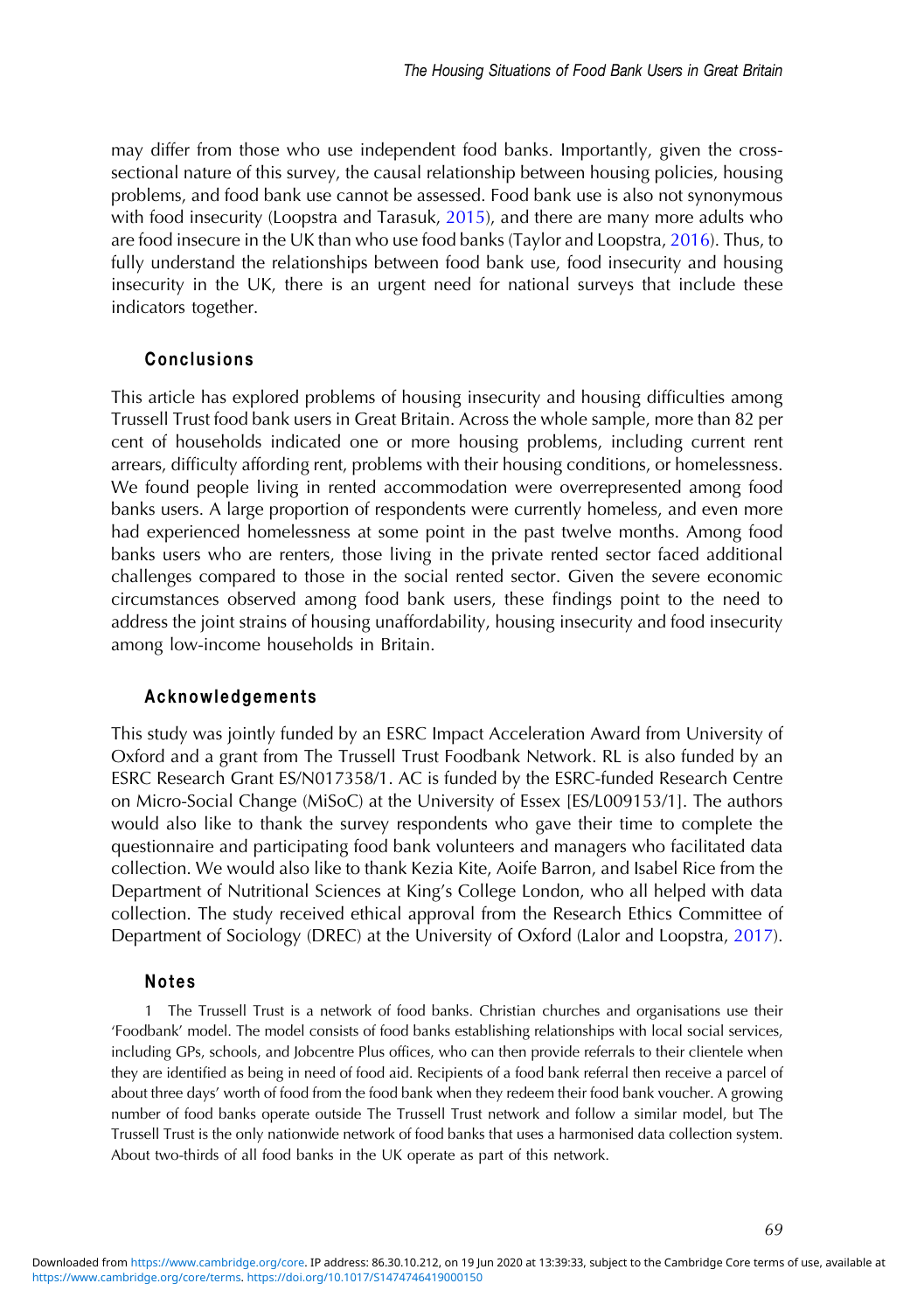## <span id="page-15-0"></span>Amy Clair, Jasmine Fledderjohann, Doireann Lalor and Rachel Loopstra

2 Section 21 of the Housing Act 1988 allows private landlords to evict tenants at the end of the fixed term of their assured shorthold tenancy without having to give a reason.

3 People living in temporary accommodation are not enumerated in UK government housing surveys, nor are those sleeping rough, and so these numbers are not included in [Table 1](#page-5-0).

4 Because of the small number of owner-occupiers in the sample much of our analysis focuses on renters and those in temporary accommodation.

5 We acknowledge that grouping transgender respondents with female respondents is problematic, but the small number of trans people included in the survey means that we cannot analyse transgender as a separate category. We feel that conflating the experiences of this group with men – a more genderprivileged group – or excluding them altogether would be even more problematic than the current variable coding.

6 Other prior experiences of homelessness (e.g. living in temporary accommodation) were not queried.

7 This was assessed among respondents who took part in the first wave of data collection only  $(n=413)$ .

8 Housing affordability was assessed using housing benefit receipt and a subjective measure of affordability as data on income was collected using bands rather than raw values, as such income cannot be accurately compared to rents.

9 This question not asked of all households. Only households living in private and social rented housing were asked if they receive housing benefit (n=324) during the first data collection period. Owneroccupiers are not entitled to housing benefit but homeless respondents may be receiving housing benefit (if not directly) to pay for refuge accommodation, for example.

## Supplementary material

To view supplementary material for this article, please visit [https://doi.org/10.1017/](https://doi.org/10.1017/S1474746419000150) [S1474746419000150](https://doi.org/10.1017/S1474746419000150).

# References

- Adcock, A. and Wilson, W. (2016) Can Private Landlords Refuse to Let to Housing Benefit Claimants? London: House of Commons Library.
- All-Party Parliamentary Inquiry into Hunger and Food Poverty (2014) Feeding Britain: A Strategy for Zero Hunger in England, Wales, Scotland and Northern Ireland, London: The Children's Society.
- Baggett, T. P., Singer, D. E., Rao, S. R., O'Connell, J. J., Bharel, M. and Rigotti, N. A. (2011) 'Food insufficiency and health services utilization in a national sample of homeless adults', Journal of General Internal Medicine, 26, 6, 627–34.
- Bate, A. (2017) 'Comparison of Homelessness Duties in England, Wales, Scotland and Northern Ireland', http://researchbriefings.fi[les.parliament.uk/documents/CBP-7201/CBP-7201.pdf](http://researchbriefings.files.parliament.uk/documents/CBP-7201/CBP-7201.pdf) [accessed 25.01.2018].
- Bates, B., Roberts, C., Lepps, H. and Porter, L. (2017) The Food & You Survey Wave 4, London: Food Standards Agency.
- Bradshaw, J., Chzhen, Y. and Stephens, M. (2008) 'Housing: the saving grace in the British welfare state?' in S.Fitzpatrick and M.Stephens (eds.), The Future of Social Housing, London: Shelter.
- Citizens Advice (2016) 'Private renters in poor quality homes face £1, 000 higher costs to heat their homes', [https://www.citizensadvice.org.uk/about-us/how-citizens-advice-works/media/press-releases/private](https://www.citizensadvice.org.uk/about-us/how-citizens-advice-works/media/press-releases/private-renters-in-poor-quality-homes-face-1000-higher-costs-to-heat-their-homes/)[renters-in-poor-quality-homes-face-1000-higher-costs-to-heat-their-homes/](https://www.citizensadvice.org.uk/about-us/how-citizens-advice-works/media/press-releases/private-renters-in-poor-quality-homes-face-1000-higher-costs-to-heat-their-homes/) [accessed 18.01.2018].
- Clair, A., Reeves, A., Loopstra, R., McKee, M., Dorling, D. and Stuckler, D. (2016) 'The impact of the housing crisis on self-reported health in Europe: multilevel longitudinal modelling of 27 EU countries', European Journal of Public Health, 26, 5, 788–93.
- Clarke, A., Hamilton, C., Jones, M. and Muir, K. (2017) Poverty, Evictions and Forced Moves, York: Joseph Rowntree Foundation.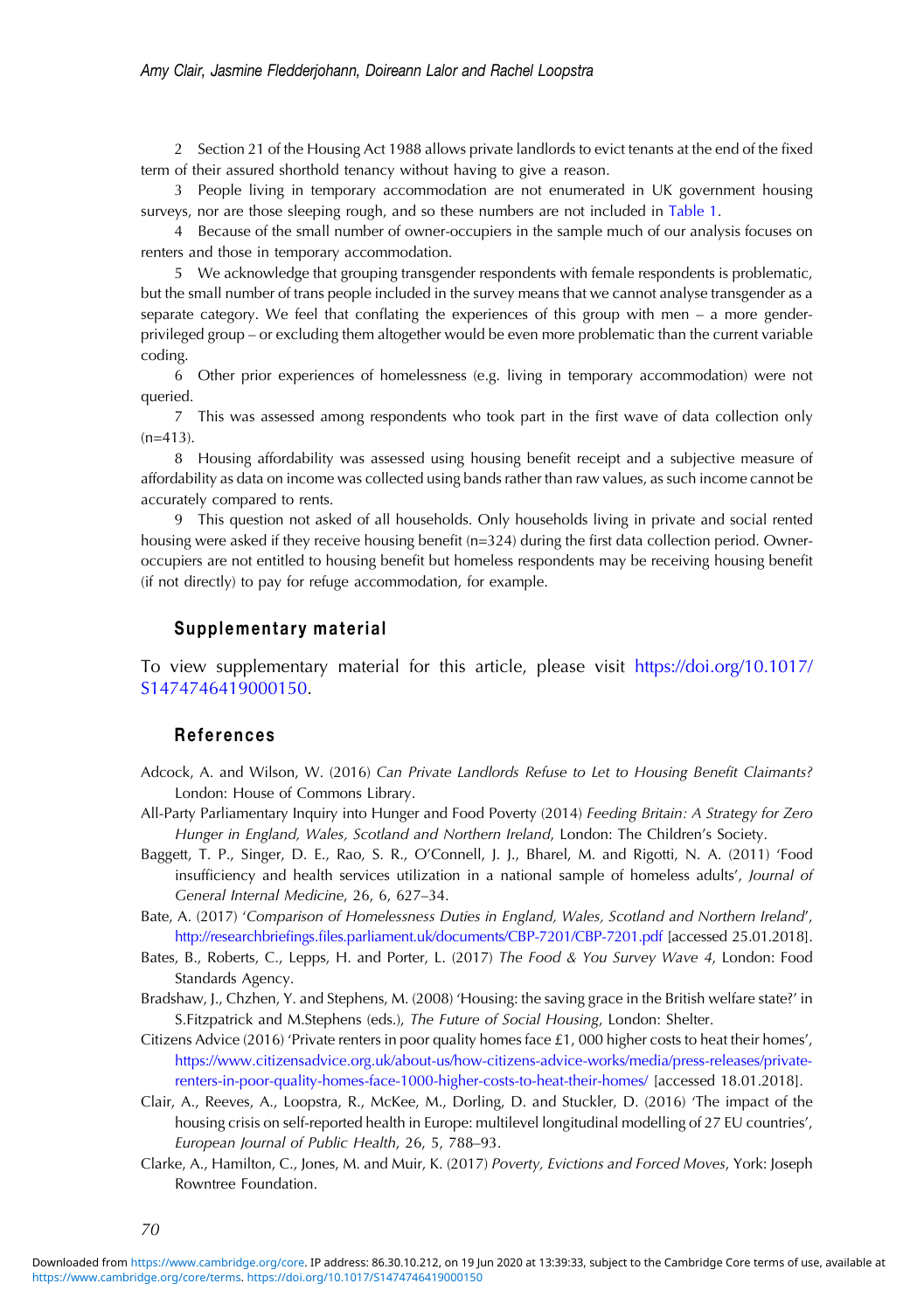- <span id="page-16-0"></span>Cutts, D. B., Meyers, A. F., Black, M. M., Casey, P. H., Chilton, M., Cook, J. T., Geppert, J., Ettinger De Cuba, S., Heeren, T., Coleman, S., Rose-Jacobs, R. and Frank, D. A. (2011) 'US Housing insecurity and the health of very young children', American Journal of Public Health, 101, 8, 1508–14.
- Dachner, N. and Tarasuk, V. (2002) 'Homeless "squeegee kids": food insecurity and daily survival', Social Science and Medicine, 54, 7, 1039–49.
- Department for Communities and Local Government (2017a) English Housing Survey Headline Report, 2015-16, London: DCLG.
- Department for Communities and Local Government (2017b) Live Tables on Dwelling Stock: Dwelling Stock by Tenure in Great Britain, [https://www.gov.uk/government/uploads/system/uploads/](https://www.gov.uk/government/uploads/system/uploads/attachment_data/file/609292/LT_102.xls) attachment\_data/fi[le/609292/LT\\_102.xls](https://www.gov.uk/government/uploads/system/uploads/attachment_data/file/609292/LT_102.xls) [accessed 03.04.2018].
- Department for Work and Pensions (2016) Income-Related Benefits: Estimates of Take-up, Data for Financial Year 2014/15, [https://www.gov.uk/government/uploads/system/uploads/attachment\\_data/](https://www.gov.uk/government/uploads/system/uploads/attachment_data/file/535362/ir-benefits-take-up-main-report-2014-15.pdf) file/535362/ir-benefi[ts-take-up-main-report-2014-15.pdf](https://www.gov.uk/government/uploads/system/uploads/attachment_data/file/535362/ir-benefits-take-up-main-report-2014-15.pdf) [accessed 15.10.2017].
- Department for Work and Pensions (2017) 'Public Attitudes towards Taking up Support for Mortgage Interest as a Loan', [https://www.gov.uk/government/uploads/system/uploads/attachment\\_data/](https://www.gov.uk/government/uploads/system/uploads/attachment_data/file/634132/public-attitudes-towards-taking-up-support-for-mortgage-interest-as-a-loan-rr-941.pdf)file/ [634132/public-attitudes-towards-taking-up-support-for-mortgage-interest-as-a-loan-rr-941.pdf](https://www.gov.uk/government/uploads/system/uploads/attachment_data/file/634132/public-attitudes-towards-taking-up-support-for-mortgage-interest-as-a-loan-rr-941.pdf) [accessed 01.08.2017].
- Department for Work and Pensions (2018) 'Benefit Cap Data to February 2018', [https://assets.](https://assets.publishing.service.gov.uk/government/uploads/system/uploads/attachment_data/file/704234/benefit-cap-statistics-feb-2018.pdf) [publishing.service.gov.uk/government/uploads/system/uploads/attachment\\_data/](https://assets.publishing.service.gov.uk/government/uploads/system/uploads/attachment_data/file/704234/benefit-cap-statistics-feb-2018.pdf)file/704234/benefit[cap-statistics-feb-2018.pdf](https://assets.publishing.service.gov.uk/government/uploads/system/uploads/attachment_data/file/704234/benefit-cap-statistics-feb-2018.pdf) [accessed 04.05.2018].
- Fitzpatrick, S., Bramley, G., Sosenko, F., Blenkinsopp, J., Wood, J., Johnsen, S., Littlewood, M. and Watts, B. (2018) Destitution in the UK 2018, York: Joseph Rowntree Foundation.
- Fitzpatrick, S., Pawson, H., Bramley, G., Wilcox, S. and Watts, B. (2015) The Homelessness Monitor: England 2015, London: Crisis.
- Fletcher, J. M., Andreyeva, T. and Busch, S. H. (2009) 'Assessing the effect of changes in housing costs on food insecurity', Journal of Children and Poverty, 15, 2, 79–93.
- Forsey, A. (2014) An Evidence Review for the All-Party Parliamentary Inquiry into Hunger in the United Kingdom, London: All-Party Parliamentary Inquiry into Hunger in the United Kingdom.
- Garthwaite, K. (2016) 'Stigma, shame and "people like us": an ethnographic study of foodbank use in the UK', Journal of Poverty and Social Justice, 24, 3, 277–89.
- Garthwaite, K. A., Collins, P. J. and Bambra, C. (2015) 'Food for thought: an ethnographic study of negotiating ill health and food insecurity in a UK foodbank', Social Science and Medicine, 132, 38–44.
- Guo, G. (2011) 'Household assets and food security: evidence from the survey of program dynamics', Journal of Family and Economic Issues, 32, 1, 98–110.
- Gurney, C. M. (1999) 'Pride and Prejudice: discourses of normalisation in public and private accounts of home ownership', Housing Studies, 14, 2, 163–83.
- Heflin, C. M. (2006) 'Dynamics of material hardship in the women's employment study', Social Service Review, 80, 3, 377–97.
- Holland, A. C., Kennedy, M. C. and Hwang, S. W. (2011) 'The assessment of food security in homeless individuals: a comparison of the Food Security Survey Module and the Household Food Insecurity Access Scale', Public Health Nutrition, 14, 12, 2254–9.
- House of Commons Work and Pensions Committee (2014) Support for Housing Costs in the Reformed Welfare System: Fourth Report of Session 2013–14, London: The Stationery Office.
- Huang, J., Guo, B. and Kim, Y. (2010) 'Food insecurity and disability: do economic resources matter? Social Science Research', 39, 1, 111–24.
- Independent Food Aid Network (2018) Mapping the UK's Independent Food Banks, [http://www.](http://www.foodaidnetwork.org.uk/mapping) [foodaidnetwork.org.uk/mapping](http://www.foodaidnetwork.org.uk/mapping) [accessed 25.07.2018].
- Irvine, A., Kemp, P. A. and Nice, K. (2007) Direct Payment of Housing Benefit: What Do Claimants Think?, Coventry: Chartered Institute of Housing.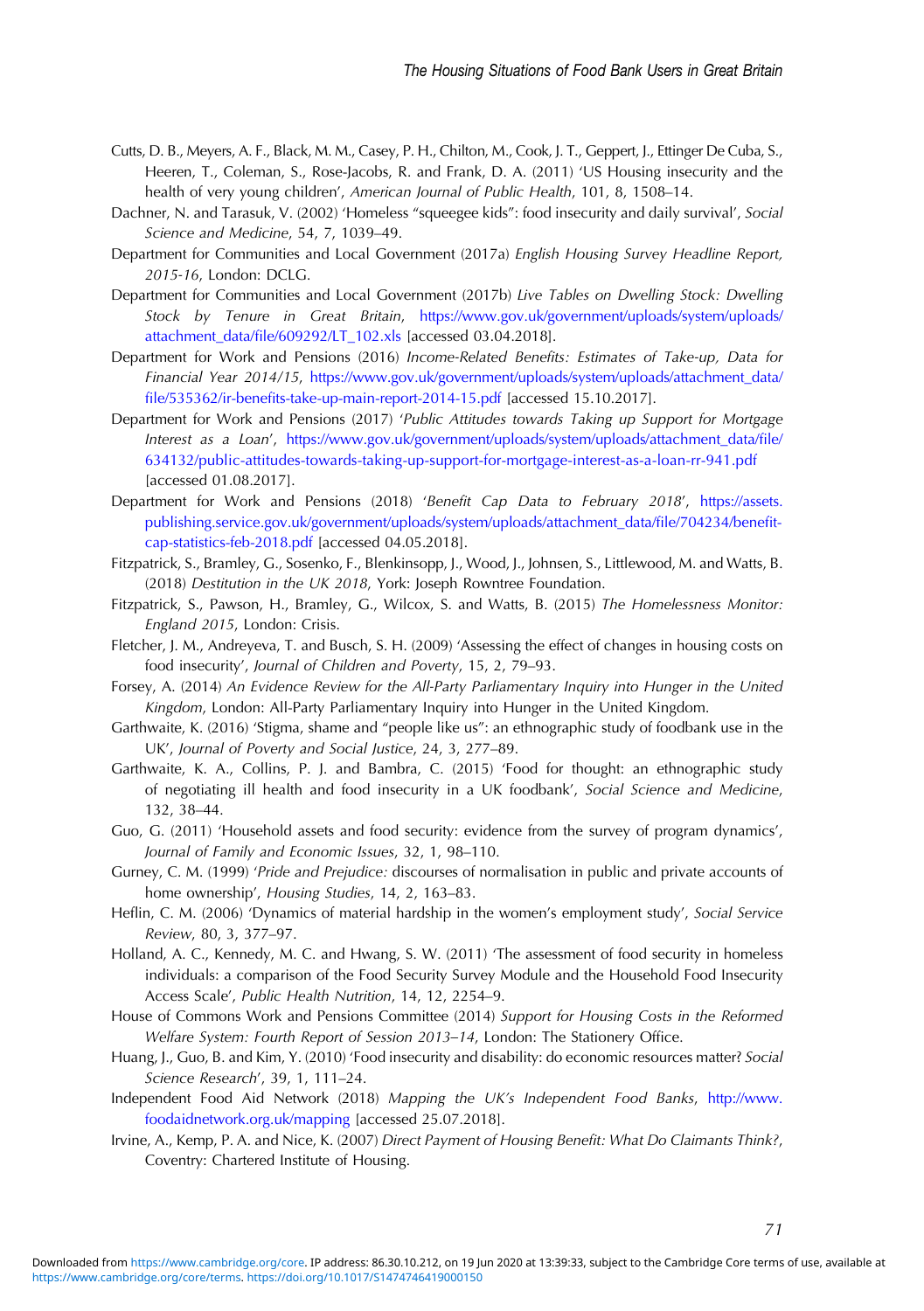- <span id="page-17-0"></span>Jones, C. (2010) 'The right to buy', in P. Malpass and R. Rowlands (eds.), Housing, Markets and Policy, Abingdon: Routledge.
- Joyce, R., Mitchell, M. and Norris Keiller, A. (2017) The Cost of Housing for Low Income Renters, London: The Institute for Fiscal Studies.
- Kemeny, J. (1981) The Myth of Home-ownership: Private Versus Public Choices in Housing Tenure, London: Routledge & Keegan Paul.
- Kemeny, J. (2005) '"The really big trade-off" between home ownership and welfare: Castles' evaluation of the 1980 thesis, and a reformulation 25 years on', Housing, Theory and Society, 22, 2, 59–75.
- Kirkpatrick, S. I. and Tarasuk, V. (2011) 'Housing circumstances are associated with household food access among low-income urban families', Journal of Urban Health-Bulletin of the New York Academy of Medicine, 88, 2, 284–96.
- Kushel, M. B., Gupta, R., Gee, L. and Haas, J. S. (2006) 'Housing instability and food insecurity as barriers to health care among low-income Americans', Journal of General Internal Medicine, 21, 1, 71–7.
- Lalor, D. and Loopstra, R. (2017) Technical Report for Financial Insecurity, Food Insecurity, and Disability: The Profile of People Receiving Food Assistance from Trussell Trust Food Banks in Britain, London: The Trussell Trust.
- Lambie-Mumford, H. (2013) "Every town should have one': emergency food banking in the UK', Journal of Social Policy, 42, 1, 73–89.
- Lambie-Mumford, H. and Dowler, E. (2014) 'Rising use of "food aid" in the United Kingdom', British Food Journal, 116, 9, 1418–25.
- Lambie-Mumford, H. and Green, M. A. (2017) 'Austerity, welfare reform and the rising use of food banks by children in England and Wales', Area, 49, 273–79.
- Loopstra, R., Fledderjohann, J., Reeves, A. and Stuckler, D. (2018) 'Impact of welfare benefit sanctioning on food insecurity: a dynamic cross-area study of food bank usage in the UK', Journal of Social Policy, 47, 3, 1–21.
- Loopstra, R. and Lalor, D. (2017) Financial Insecurity, Food Insecurity, and Disability: The Profile of People Receiving Emergency Food Assistance from The Trussell Trust Foodbank Network in Britain, London: The Trussell Trust.
- Loopstra, R., Reeves, A., Barr, B., Taylor-Robinson, D., McKee, M. and Stuckler, D. (2015a) 'The impact of economic downturns and budget cuts on homelessness claim rates across 323 local authorities in England, 2004-12', Journal of Public Health, 38, 3, 417–25.
- Loopstra, R., Reeves, A., Taylor-Robinson, D., Barr, B., McKee, M. and Stuckler, D. (2015b) 'Austerity, sanctions, and the rise of food banks in the UK', British Medical Journal, 350, h1775.
- Loopstra, R. and Tarasuk, V. (2012) 'The relationship between food banks and household food insecurity among low income Toronto families', Canadian Public Policy, 38, 4, 497–514.
- Loopstra, R. and Tarasuk, V. (2015) 'Food bank usage is a poor indicator of food insecurity: Insights from Canada', Social Policy and Society, 14, 3, 443–55.
- Lowe, S., Searle, B. and Smith, S.J. (2012) 'From housing wealth to mortgage debt: the emergence of Britain's asset-shaped welfare state', Social Policy and Society, 11, 1, 1–12.
- Macleod, M. A., Curl, A. and Kearns, A. (2018) 'Understanding the prevalence and drivers of food bank use: evidence from deprived communities in Glasgow', Social Policy and Society, 18, 1, 67–86
- MHCLG (2018) Trends in Tenure Table FT1101, [https://www.gov.uk/government/uploads/system/uploads/](https://www.gov.uk/government/uploads/system/uploads/attachment_data/file/680495/FT1101_Trends_in_tenure.xlsx) attachment\_data/fi[le/680495/FT1101\\_Trends\\_in\\_tenure.xlsx](https://www.gov.uk/government/uploads/system/uploads/attachment_data/file/680495/FT1101_Trends_in_tenure.xlsx) [accessed 03.04.2018].
- National Audit Office (2017) Homelessness, London: National Audit Office.
- National Housing Federation (2016) The Growing Housing Benefit Spend in the Private Rented Sector, [http://s3-eu-west-1.amazonaws.com/pub.housing.org.uk/Housing\\_Bene](http://s3-eu-west-1.amazonaws.com/pub.housing.org.uk/Housing_Benefit_and_the_private_rented_sector.pdf)fit\_and\_the\_private\_rented\_ [sector.pdf](http://s3-eu-west-1.amazonaws.com/pub.housing.org.uk/Housing_Benefit_and_the_private_rented_sector.pdf) [accessed 15.07.2018].
- National Housing Federation (2018) Brief: Universal Credit and Rent Accounts, [http://s3-eu-west-1.amazonaws.](http://s3-eu-west-1.amazonaws.com/doc.housing.org.uk/Universal_Credit_impact_on_rent_arrears.pdf) [com/doc.housing.org.uk/Universal\\_Credit\\_impact\\_on\\_rent\\_arrears.pdf](http://s3-eu-west-1.amazonaws.com/doc.housing.org.uk/Universal_Credit_impact_on_rent_arrears.pdf) [accessed dd.mm.yyyy].
- Office of the Deputy Prime Minister (2006) Affordability and the Supply of Housing, London: The Stationery Office.